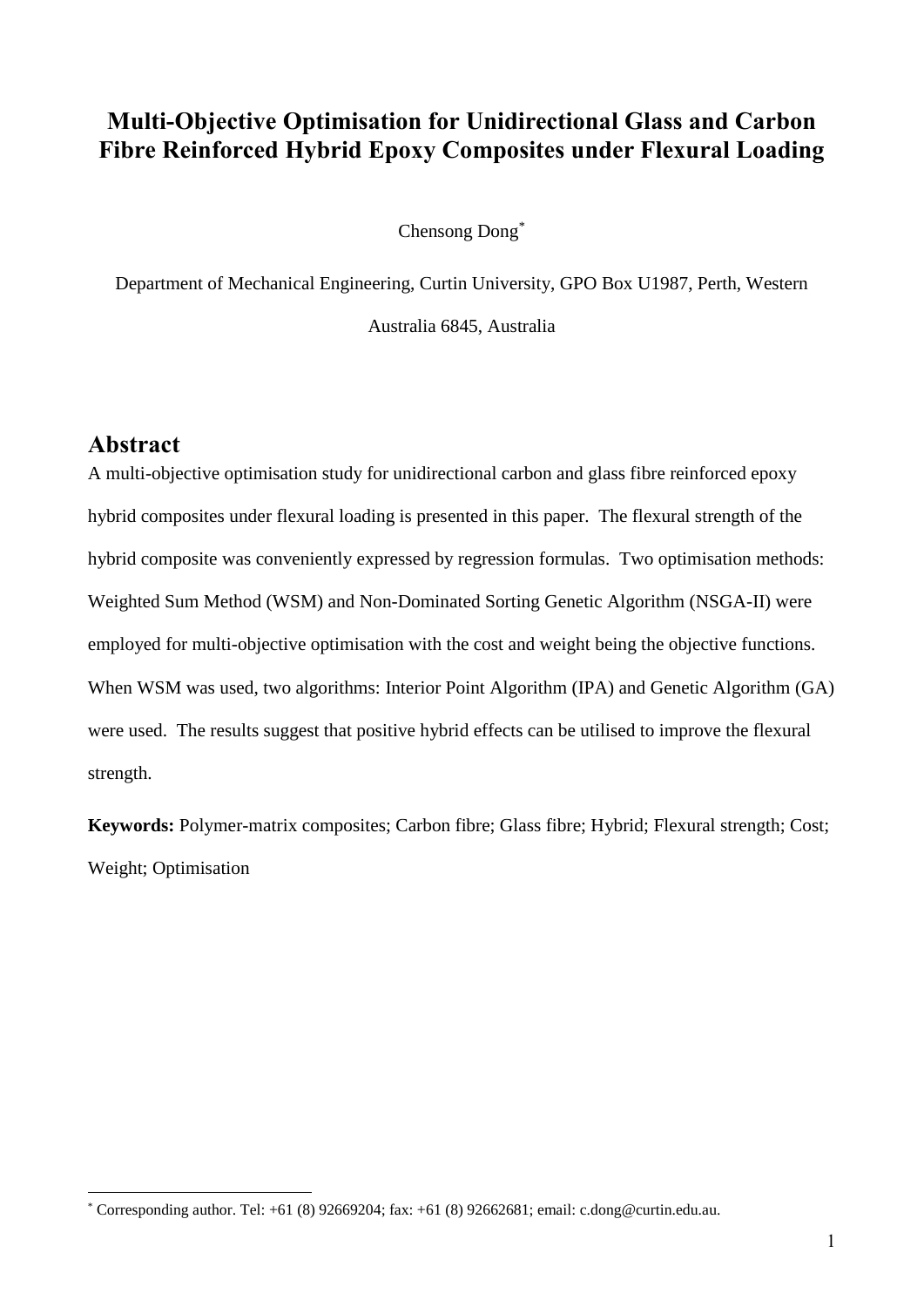# **Nomenclature**

| $\boldsymbol{b}$ | Width of the specimen (mm)                                      |
|------------------|-----------------------------------------------------------------|
| $C_c$            | Cost per unit volume of the hybrid composite (US\$/litre)       |
| $C_{cc}$         | Cost per unit volume of the carbon fibre composite (US\$/litre) |
| $C_{cg}$         | Cost per unit volume of the glass fibre composite (US\$/litre)  |
| $C_{fc}$         | Cost per unit volume of the carbon fibres (US\$/litre)          |
| $C_{fg}$         | Cost per unit volume of the glass fibres (US\$/litre)           |
| $C_m$            | Cost per unit volume of the matrix (US\$/litre)                 |
| D                | Maximum deflection (mm)                                         |
| $E_{11}$         | Longitudinal tensile modulus (GPa)                              |
| $E_{11c}$        | Longitudinal tensile modulus of the carbon/epoxy section (GPa)  |
| $E_{11g}$        | Longitudinal tensile modulus of the glass/epoxy section (GPa)   |
| e <sub>h</sub>   | Hybrid effect                                                   |
| $E_F$            | Flexural modulus (GPa)                                          |
| $G_{12}$         | Shear modulus (GPa)                                             |
| $\boldsymbol{h}$ | Depth of the specimen (total thickness of the laminate) (mm)    |
| $h_c$            | Thickness of the carbon/epoxy section (mm)                      |
| $h_{g}$          | Thickness of the glass/epoxy section (mm)                       |
| $P_{\text{max}}$ | The maximum load encountered before failure (N)                 |
| $r_h$            | Hybrid ratio                                                    |
| $\boldsymbol{S}$ | Span of the specimen (distance between to supporting pins) (mm) |
| $S_C$            | Compressive strength (MPa)                                      |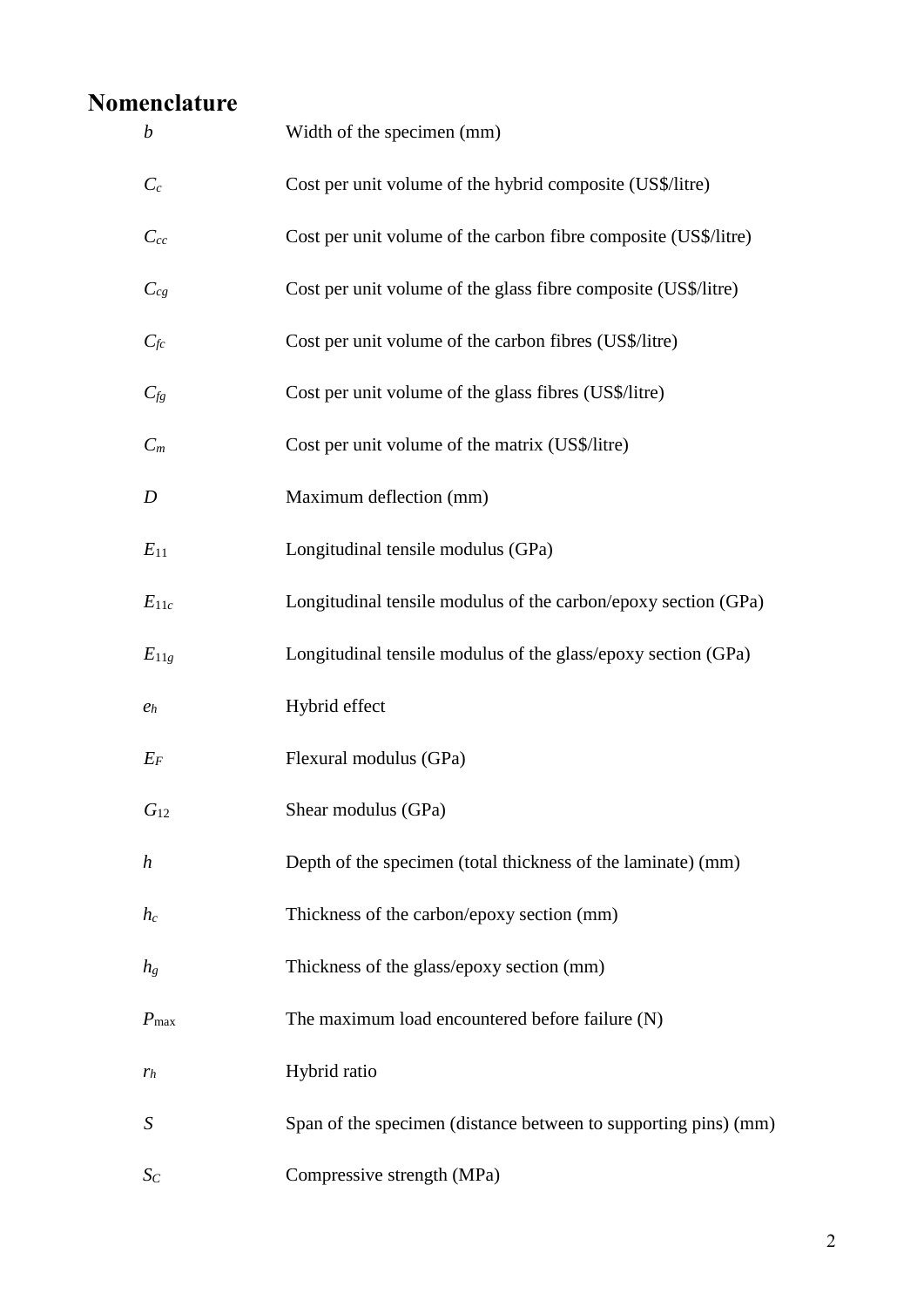| $S_{Cc}$                                           | Compressive strength of the carbon/epoxy composite (MPa) |
|----------------------------------------------------|----------------------------------------------------------|
| $S_{Cg}$                                           | Compressive strength of the glass/epoxy composite (MPa)  |
| $S_F$                                              | Flexural strength of the hybrid composite (MPa)          |
| $S_{Fc}$                                           | Flexural strength of the carbon/epoxy composite (MPa)    |
| $S_{Fg}$                                           | Flexural strength of the glass/epoxy composite (MPa)     |
| $S_{FRoM}$                                         | Flexural strength from the rule of mixtures (MPa)        |
| $V_{\it fc}$                                       | Fibre volume fraction of the carbon/epoxy section        |
| $V_{fg}$                                           | Fibre volume fraction of the glass/epoxy section         |
| x, y, z                                            | Coordinates (mm)                                         |
| $\mathcal{E} _F$                                   | Flexural strain                                          |
| $\rho_c$                                           | Density of the hybrid composite $(g/cm3)$                |
| $\rho_{cc}$                                        | Density of the carbon fibre composite $(g/cm^3)$         |
| $\rho_{cg}$                                        | Density of the glass fibre composite $(g/cm3)$           |
| $\rho_{\!\scriptscriptstyle f \hspace{-0.25mm} c}$ | Density of the carbon fibres $(g/cm^3)$                  |
| $\rho_{\!f\!g}$                                    | Density of the glass fibres $(g/cm3)$                    |
| $\rho_m$                                           | Density of the matrix $(g/cm3)$                          |
| $\sigma_{\!F}$                                     | Flexural stress (MPa)                                    |

# **1 Introduction**

Hybrid composites reinforced by more than one type of fibres are of great research interest because they provide a convenient way to achieving tailored material properties. Although carbon fibres are well known for high strength, they have low strain-to-failure because of their high stiffness.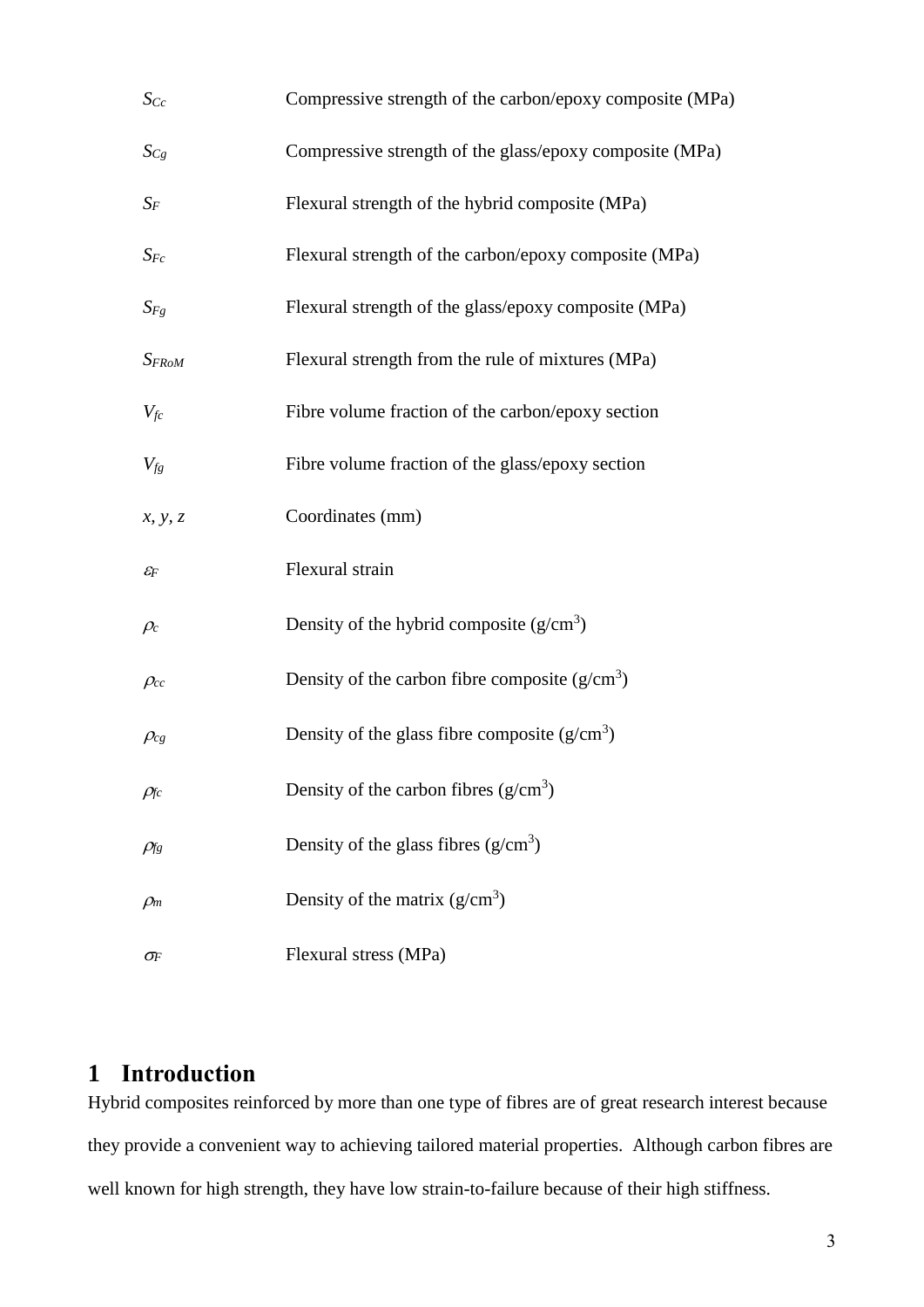Compared to carbon fibres, glass fibres have much higher strain-to-failure due to their lower modulus. From this point, it is possible to increase the strain-to-failure by substitution of carbon fibres for glass fibres.

When considering the mechanical properties of hybrids a general rule of mixtures (RoM) approach may be utilized which quantifies a material property with respect to the volume concentration of its constituents. Many researchers have however noted the existence of hybrid effects in which the material property as predicted by the RoM differs to that observed in reality. A positive or negative hybrid effect is defined as the positive or negative deviation of a certain mechanical property from the RoM behaviour, respectively (Marom et al. 1978).

Dong *et al.* (Dong et al. 2012a, Dong et al. 2012b, Dong and Davies 2013a, Dong and Davies 2013b) studied the flexural properties of unidirectional carbon/glass fibre reinforced hybrid epoxy composites using both experiments and finite element analysis (FEA). It was shown that partial substitution of carbon fibres for glass fibres on the compressive face resulted in improved flexural strength, *i.e.* positive hybrid effect. Dong *et al.* (Dong and Davies 2012, Dong and Davies 2014a, Dong and Davies 2014b) further investigated optimal design of hybrid composites. It was concluded that in order to achieve positive hybrid effects, the fibre volume fraction of the glass/epoxy section needed to be higher than that of the carbon/epoxy section (Dong and Davies 2012, Dong and Davies 2014b).

Traditional design of composites is based on a deterministic approach, and a large factor of safety is needed for incorporating the variability of data. A new alternative approach is probabilistic design (Chamis and Shiao 1992, Shiao and Chamis 1999, Chamis 2004, Chamis and Abumeri 2005, Shaw et al. 2010), which allows the estimation of reliability and inclusion of stochastic variability (Di Sciuva and Lomario 2003).

Variability in the performance of composite materials arises mainly from the variability in constituent properties, fibre distribution, structural geometry, loading conditions and also manufacturing process (Chiachio et al. 2012). Fertig *et al.* (Fertig, III et al. 2014) showed that

4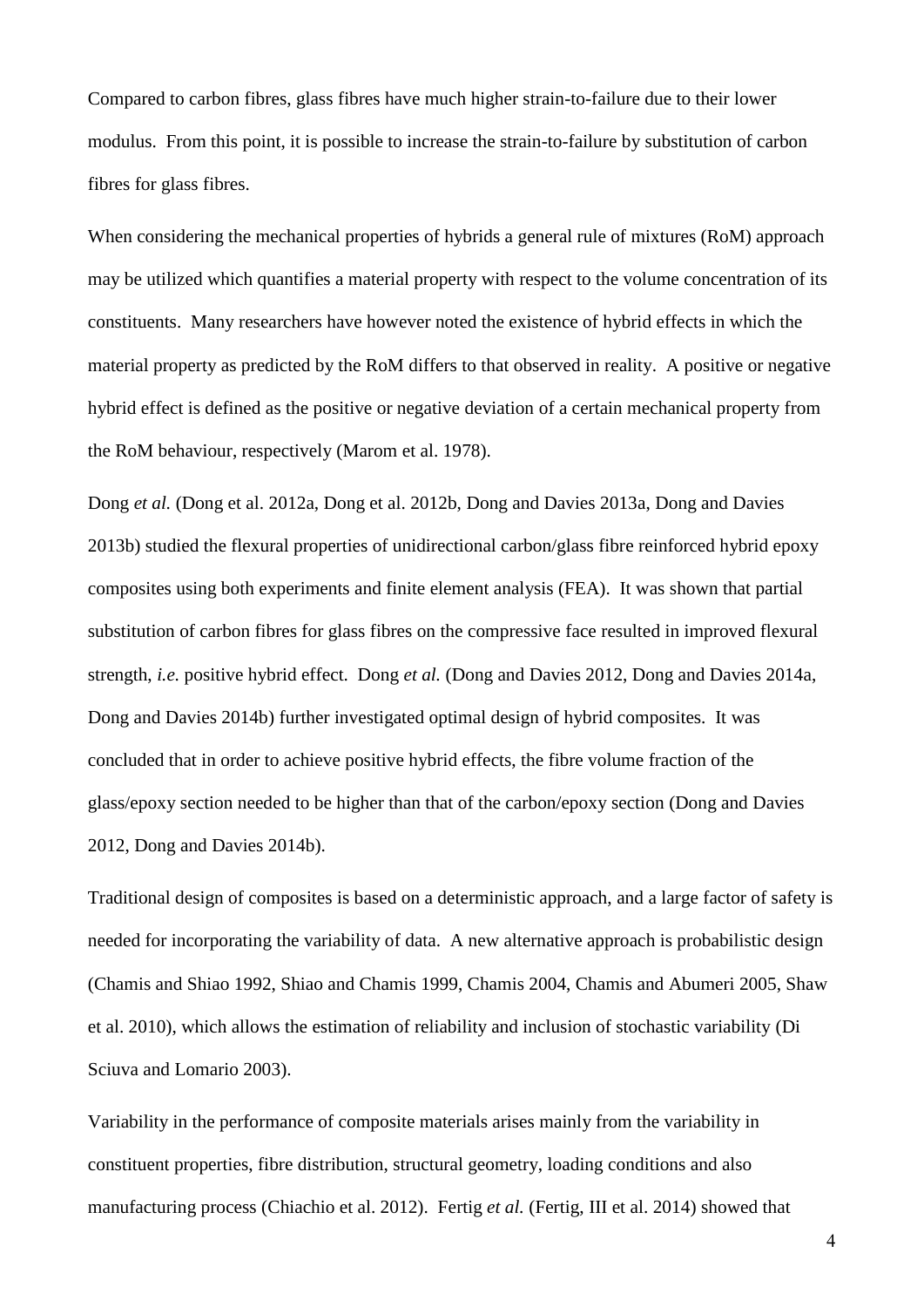microstructural variations, especially volume fraction variations, led to significant stress variations in composites. Spurgeon (Spurgeon 2005) showed the variation in fibre volume fraction could be as high as  $\pm 1\%$ . Shaw (Shaw et al. 2010) showed a 1.3% standard deviation for fibre volume fraction. Another important source of manufacturing related variation is ply thickness. According to Chamis (Chamis 2004), the coefficient of variation (CoV) could be as high as 5%.

Antonio and Hoffbauer (António and Hoffbauer 2008) studied the uncertainty propagation on structural response of composites using three different approaches: a first-order local method, a Global Sensitivity Analysis supported by a variance-based method and an extension of local variance to estimate the global variance over all domain of inputs. The uncertainty quantification and stochastic modelling approaches in FRP composites were reviewed by Sriramula and Chryssanthopoulos (Sriramula and Chryssanthopoulos 2009).

A multi-objective optimisation study for unidirectional carbon and glass fibre reinforced epoxy hybrid composites under flexural loading is presented in this paper. The flexural strength of the hybrid composite was conveniently calculated by regression formulas. Two optimisation methods: Weighted Sum Method (WSM) and Non-Dominated Sorting Genetic Algorithm (NSGA-II) were employed for multi-objective optimisation with the cost and weight being the objective functions. When WSM was used, two algorithms: Interior Point Algorithm (IPA) (Byrd et al. 1999, Byrd et al. 2000, Waltz et al. 2006) and Genetic Algorithm (GA) (Mitchell 1998) were used.

## **2 Model Development**

### **2.1 Material Properties**

The hybrid composites being investigated in this study were made by embedding both carbon and glass fibres into one common matrix, epoxy. The material structure was inter-ply, *i.e.* both carbon/epoxy and glass/epoxy laminas were present in a hybrid composite. The typical material properties of the fibres and matrix are shown in [Table 1.](#page-5-0) The lamina properties, including the longitudinal modulus  $E_{11}$ , the transverse moduli  $E_{22}$  and  $E_{33}$ , and the shear moduli  $G_{12}$ ,  $G_{13}$  and  $G_{23}$ ,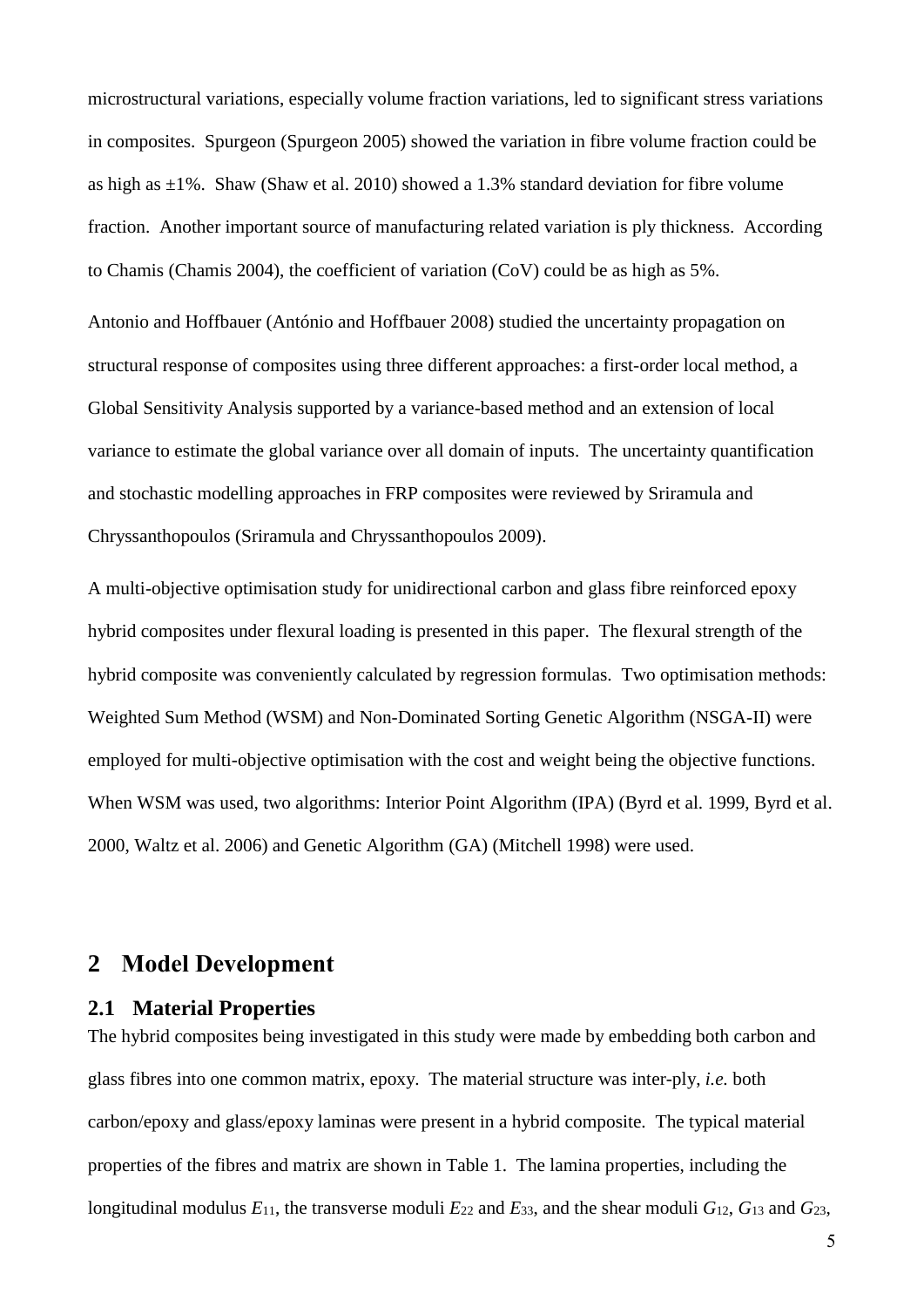were derived from the constituent properties using Hashin's model (Chou 1992), and the lamina stiffness matrices were derived.

<span id="page-5-0"></span>

| <b>Material</b>             | <b>Tensile modulus</b><br>(GPa) | <b>Tensile strength</b><br>(MPa) | <b>Density</b><br>$(g/cm^3)$ | <b>Cost</b><br>(Gurit.)<br>(US\$/litre) |  |  |  |  |  |
|-----------------------------|---------------------------------|----------------------------------|------------------------------|-----------------------------------------|--|--|--|--|--|
| High strength carbon fibres | 230                             | 4900                             | 1.8                          | 151.2                                   |  |  |  |  |  |
| S-2 glass fibres            | 86.9                            | 4890                             | 2.46                         | 103.3                                   |  |  |  |  |  |
| E glass fibres              | 72                              | 3450                             | 2.58                         | 10.8                                    |  |  |  |  |  |
| High performance epoxy      | 3.1                             | 69.6                             | 1.09                         | 26.2                                    |  |  |  |  |  |

| Table 1: Typical properties of fibres and resin |  |  |  |  |
|-------------------------------------------------|--|--|--|--|
|-------------------------------------------------|--|--|--|--|

## **2.2 Flexural Strength**

With reference to our previous studies (Dong and Davies 2012, Dong et al. 2012a, Dong, et al. 2012b, Dong and Davies 2013a, Dong and Davies 2013b, Dong and Davies 2014a, Dong and Davies 2014b), the stacking configuration for the hybrid composites was achieved by partially substituting carbon/epoxy laminas on the compressive face of a full carbon/epoxy composite laminate for glass/epoxy laminas. A hybrid composite specimen under the three point bending is schematically shown in [Figure 1.](#page-5-1) The deformation and stresses were obtained by FEA. The details can be found in our previous studies (Dong and Davies 2012, Dong and Davies 2014a, Dong and Davies 2014b). Only a brief description is given here for completeness.

#### **Figure 1: A hybrid composite specimen under the three point bending**

<span id="page-5-1"></span>A commercial FEA software package ANSYS APDL was used for this purpose. FEA models were constructed using PLANE182 element. For the hybrid composite, the FEA model consisted of two sections: carbon/epoxy and glass/epoxy. The material properties, including the longitudinal modulus  $E_{11}$  and the shear moduli  $G_{12}$ ,  $G_{13}$  and  $G_{23}$ , were derived by Hashin's model (Chou 1992)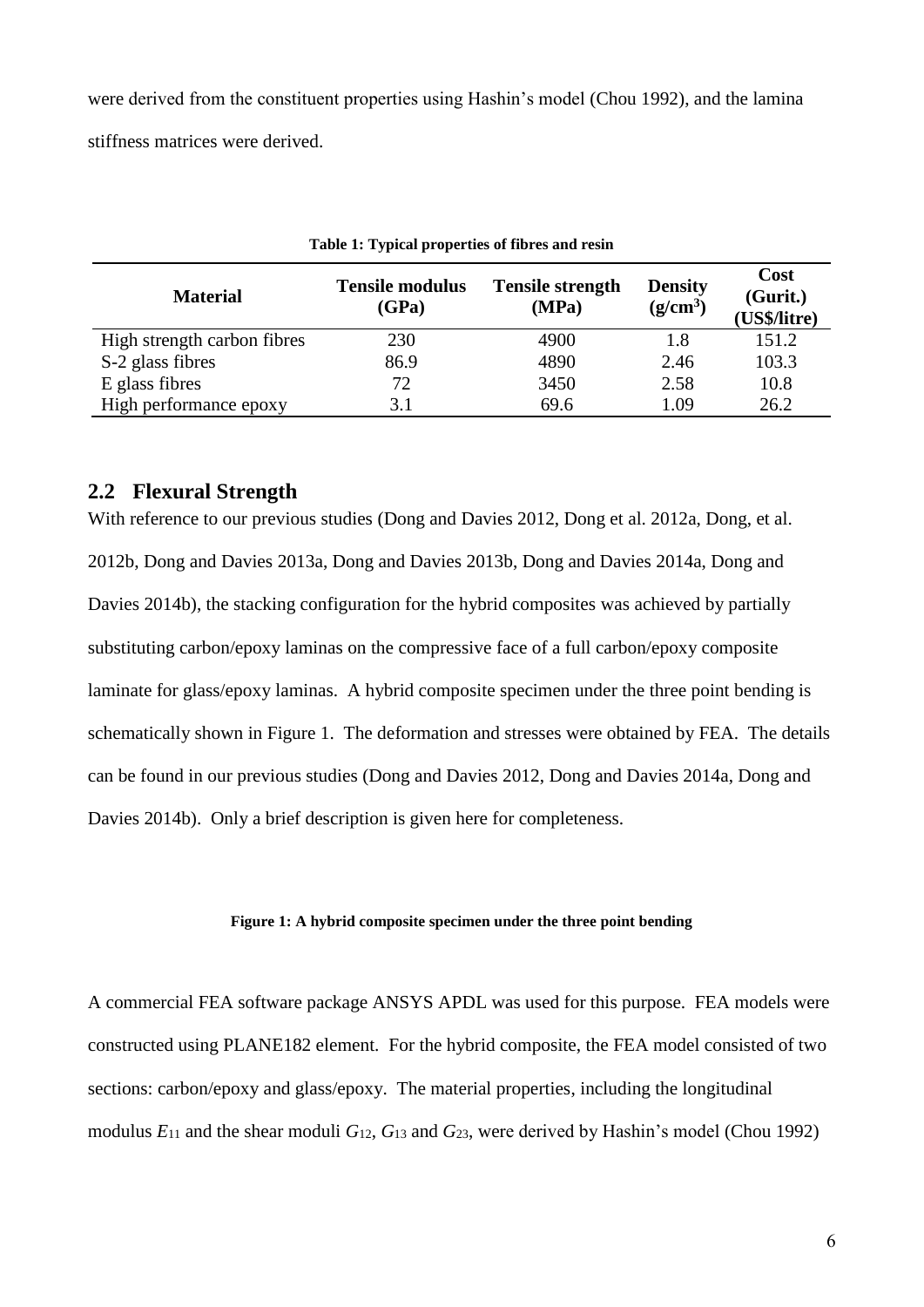using the constituent properties and the fibre volume fraction of the lamina. The transverse moduli *E*<sup>22</sup> and *E*<sup>33</sup> were derived from the stress-strain relationship (Hashin 1983).

Two modelling techniques were employed in this study. For flexural modulus, linear elastic analysis was employed. A bending load, *P*, was applied and the corresponding deflection was obtained, and the flexural modulus was obtained using Eqn. 1.

$$
E_F = \frac{\Delta \sigma_F}{\Delta \varepsilon_F} \tag{1}
$$

For flexural strength, nonlinear large displacement analysis was employed for determining the flexural strength. The stresses at both surfaces of each section were examined, and the applied load *P* was increased until one of the stresses reached the strength. The flexural strength was calculated from the maximum load, *i.e.*

$$
S_F = \frac{3P_{\text{max}}S}{2bh^2} \tag{2}
$$

The total thickness of the laminate was kept constant and the thickness of the glass/epoxy section was varied from 0 to *h*. For the purpose of quantitatively characterising the degree of hybridisation and applying the RoM, hybrid ratio is introduced, which is the relative percentage of glass fibres with respect to all fibres, *i.e.*

$$
r_h = \frac{h_g V_{fg}}{h_g V_{fg} + h_c V_{fc}}
$$
 (3)

The flexural strength of the hybrid composites according to the RoM is given by

$$
S_{FROM} = S_{Fc} (1 - r_h) + S_{Fg} r_h \tag{4}
$$

The hybrid effect is given by

$$
e_h = \frac{S_F}{S_{FROM}} - 1\tag{5}
$$

Because of the hybrid effect, the actual flexural strength is given by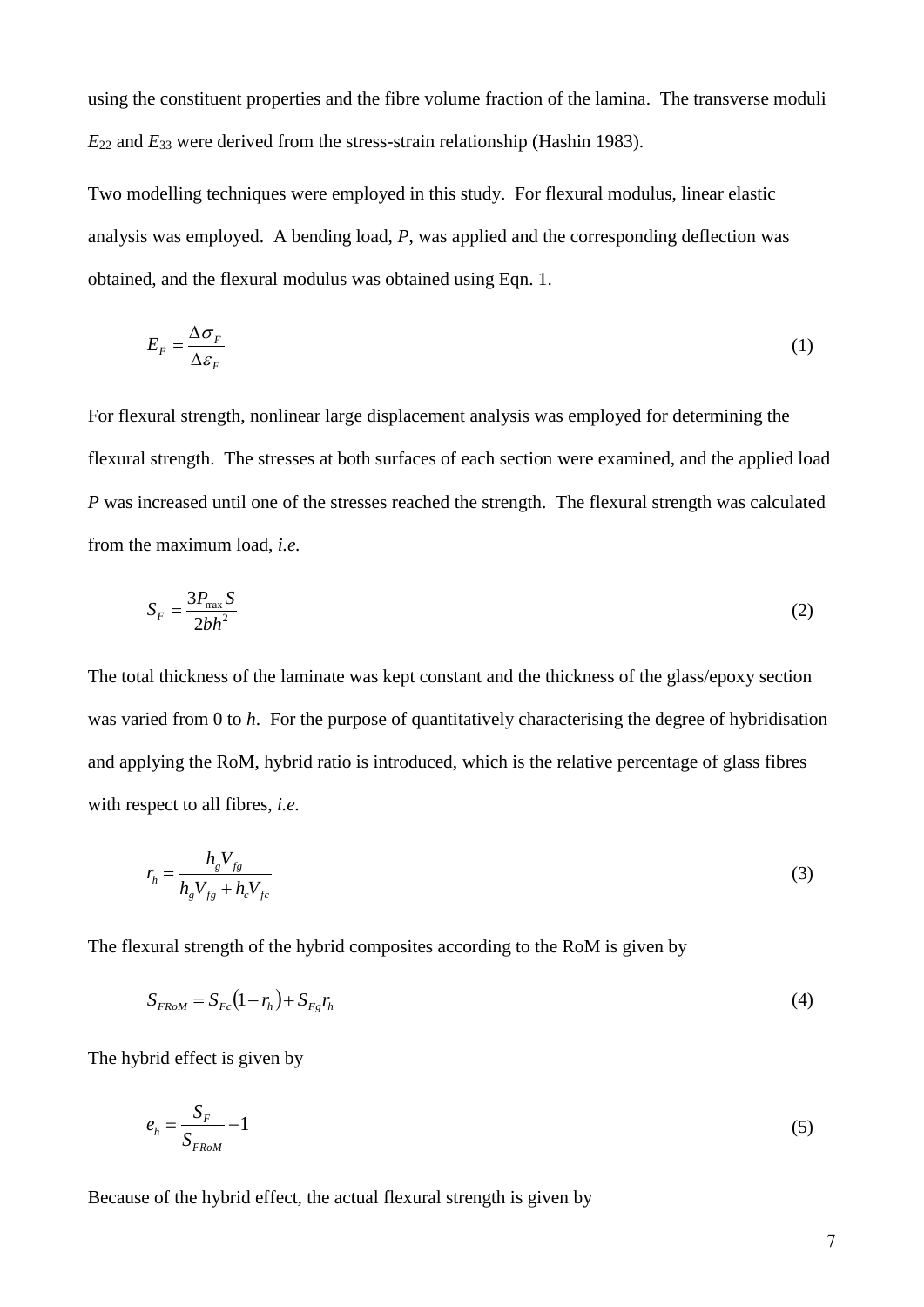$$
S_F = S_{FROM}(1 + e_h) \tag{6}
$$

When the fibre volume fractions for both carbon/epoxy and glass/epoxy sections are 50%, the flexural strength and hybrid effect vs. hybrid ratio is shown in [Figure 2.](#page-7-0) It is shown a peak exists for both the flexural strength and the hybrid effect, which corresponds to the critical hybrid ratio, *rhc* (Dong et al. 2015).

#### **Figure 2: Flexural strength and hybrid effect vs. hybrid ratio**

<span id="page-7-0"></span>In order to calculate the flexural strength of hybrid composites using Eqns. 3-5, the flexural strengths of the full carbon and full glass composites are needed. Since the flexural strength increases with the fibre volume fraction, the flexural strength of a composite containing only one type of fibres is expressed by the following regression formula.

$$
S_F = s_0 + s_1 V_f^{s_2}
$$
 (7)

<span id="page-7-1"></span>where  $s_0$ ,  $s_1$  and  $s_2$  are constants, and can be determined by fitting the FEA data. The constants for the carbon/epoxy, S-2 glass/epoxy and E glass/epoxy composites are shown in [Table 2.](#page-7-1)

| Composite       | so(MPa) | $s_1$ (MPa) | S2   |
|-----------------|---------|-------------|------|
| Carbon/epoxy    | 552     | 2163        | 1.6  |
| S-2 glass/epoxy | 316     | 1789        | 1.65 |
| E glass/epoxy   | 267     | 1516        | 1.56 |

**Table 2: Constants of regression formulas**

According to Eqn. 6, the hybrid effect is needed for calculating the flexural strength of hybrid composites. The hybrid effect is expressed by a regression formula by incorporating two boundary values, *i.e.*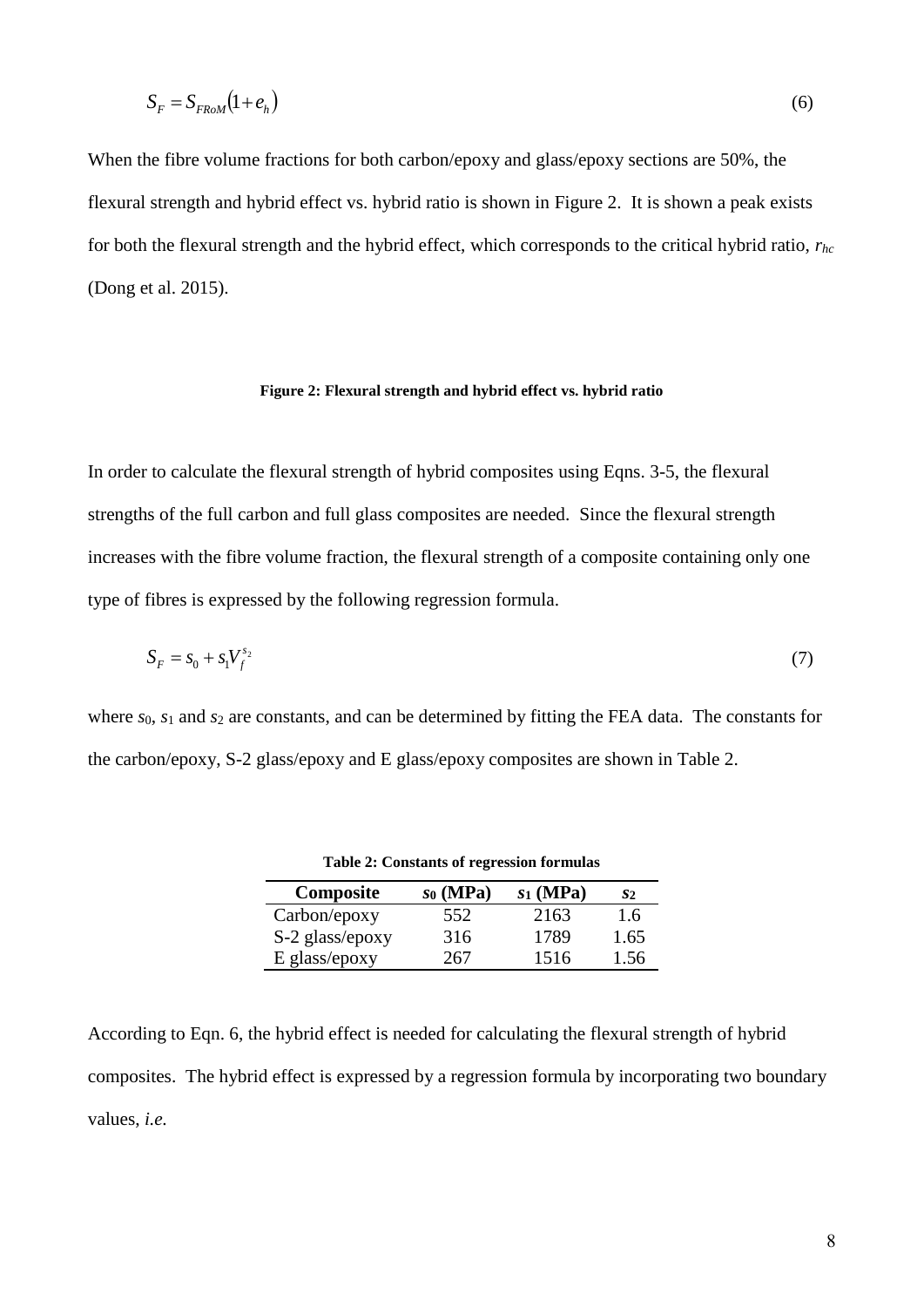$$
e_{h} = \begin{cases} \frac{e_{hc}}{r_{hc}} r_{h} + a r_{h} (r_{h} - r_{hc}) & 0 \le r_{h} \le r_{hc} \\ e_{hc} - \frac{e_{hc}}{1 - r_{hc}} (r_{h} - r_{hc}) + b_{1} (r_{h} - r_{hc}) (r_{h} - 1) & r_{hc} \le r_{h} \le 1 \\ + b_{2} (r_{h} - r_{hc}) (r_{h} - 1)^{2} + b_{3} (r_{h} - r_{hc}) (r_{h} - 1)^{3} & \end{cases}
$$
(8)

where  $a, b_1, b_2$ , and  $b_3$  are constants.

It is shown from the FEA results that the critical hybrid ratio decreases with increasing ratio of compressive strengths of the full glass and full carbon composites, and the hybrid effect at the critical hybrid ratio increases with the hybrid ratio. Thus, the critical hybrid ratio and corresponding hybrid effect are expressed by regression models being fitted to the FEA data, *i.e.*

$$
r_{hc} = 0.3 \left( \frac{S_{Cg}}{S_{Cc}} \right)^{0.7}
$$
  

$$
e_{hc} = 0.82 - 0.25 r_{hc}^{-0.63}
$$
 (9)

The constants *a*, *b*1, *b*2, and *b*<sup>3</sup> in Eqn. 8 were determined using multiple linear regression, and the regression formulas are given by

$$
a = 1.1947 \frac{S_{Cc}}{S_{Cg}} + 0.0142 \left(\frac{S_{Cc}}{S_{Cg}}\right)^2 \tag{10}
$$

$$
b_1 = 1.4994 - 10.68 \frac{S_{Cg}}{S_{Cc}} \left( 1 - 1.1073 \frac{E_{11g}}{E_{11c}} \right)
$$
 (11)

$$
b_2 = 2.6122 - 35.3102 \frac{S_{Cg}}{S_{Cc}} \left( 1 - 1.0849 \frac{E_{11g}}{E_{11c}} \right)
$$
 (12)

$$
b_3 = 8.2584 - 38.9616 \frac{S_{Cg}}{S_{Cc}} \left( 1 - 0.9364 \frac{E_{11g}}{E_{11c}} \right)
$$
 (13)

The overall approach to calculating the flexural strength is shown in [Figure 3.](#page-9-0) The  $\mathbb{R}^2$  of the developed regression model is 96.2%. Thus, a good fit is achieved.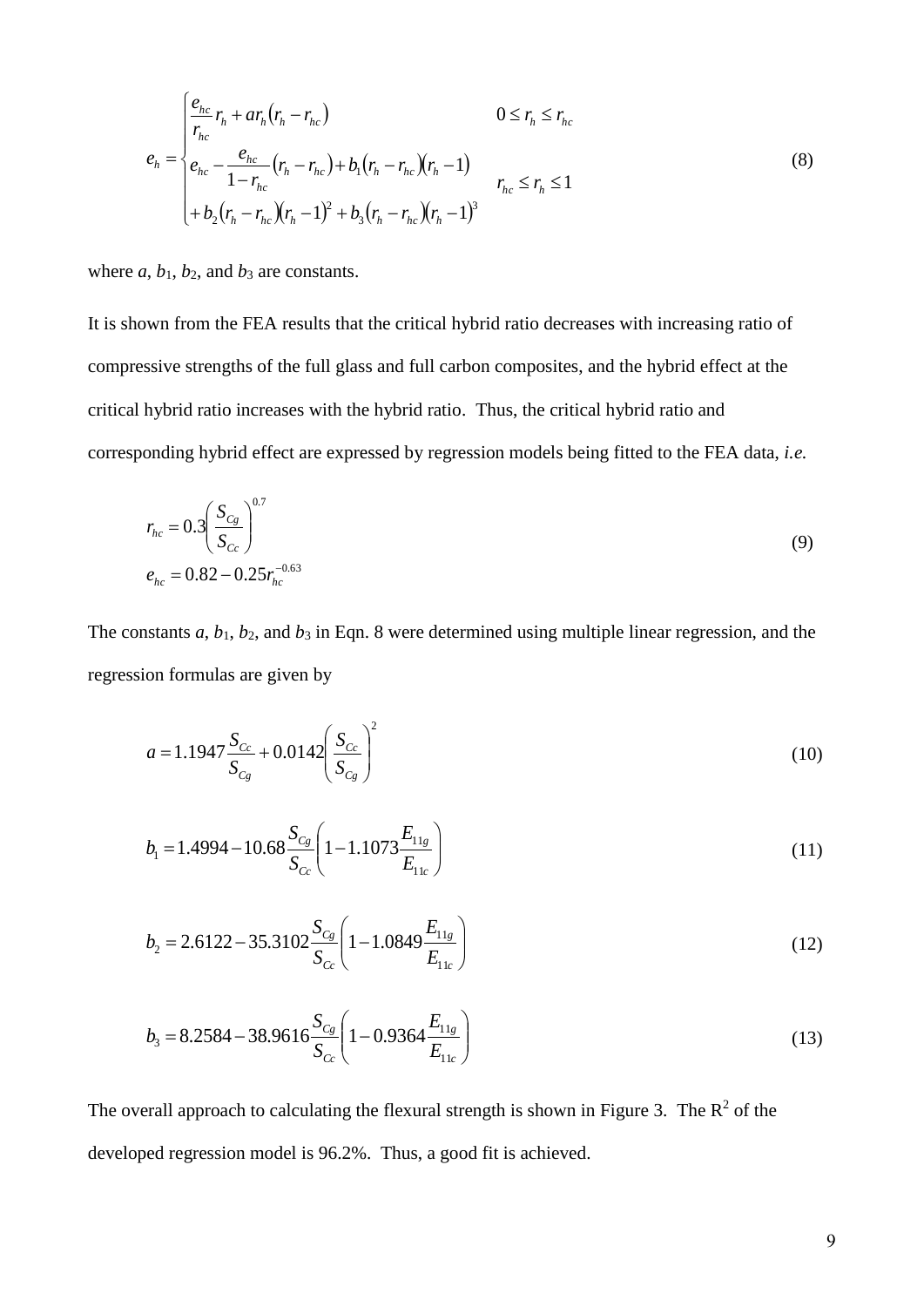### <span id="page-9-0"></span>**2.3 Density**

The density of the carbon/glass fibre reinforced hybrid composite is given by (Kalantari et al.

2016a, Kalantari et al. 2016b)

$$
\rho_c = \rho_m + \frac{V_{fc}V_{fg}}{r_hV_{fc} + (1 - r_h)V_{fg}} \left(\rho_{fc} - \rho_m\right) + \frac{r_hV_{fc}V_{fg}}{r_hV_{fc} + (1 - r_h)V_{fg}} \left(\rho_{fg} - \rho_{fc}\right)
$$
(14)

#### **2.4 Cost**

The material cost per unit volume of the carbon/glass fibre reinforced hybrid composite is given by

$$
C_c = \frac{C_{fc}(1 - r_h)V_{fc}V_{fg} + C_{fg}r_hV_{fc}V_{fg} + C_m[r_hV_{fc}(1 - V_{fg}) + (1 - r_h)V_{fg}(1 - V_{fc})]}{r_hV_{fc} + (1 - r_h)V_{fg}}
$$
(15)

## **3 Optimisation**

### **3.1 Weighted Sum Method**

The regression formulas can be convenient used for multi-objective optimisation with the cost and weight as the objective functions. Since there are two objective functions, the simplest way is using the WSM. In order to make the cost and density comparable, they need to be normalised. When E glass fibres are used, because the cost of E glass fibres is lower than that of the epoxy, the glass fibre composite of 70% fibre volume fraction has the lowest cost and the carbon fibre composite of 70% fibre volume fraction has the highest cost. The normalised cost is given by

$$
\overline{C}_c = \frac{C_c - C_{cg} (V_f = 0.7)}{C_{cc} (V_f = 0.7) - C_{cg} (V_f = 0.7)}
$$
\n(16)

When S-2 glass fibre are used, the glass fibre composite of 30% fibre volume fraction has the lowest cost. The normalised cost is given by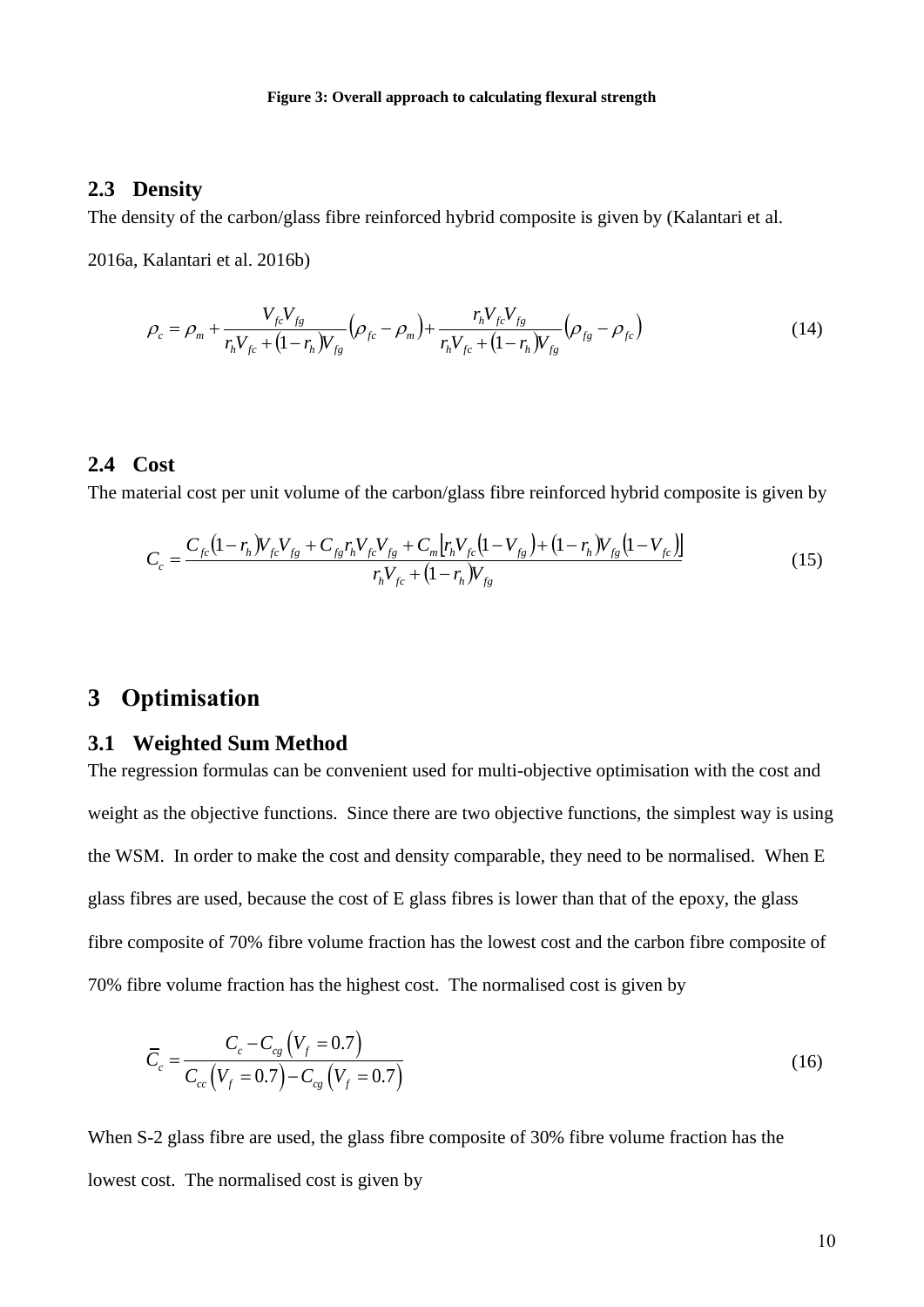$$
\overline{C}_c = \frac{C_c - C_{cg}(V_f = 0.3)}{C_{cc}(V_f = 0.7) - C_{cg}(V_f = 0.3)}
$$
\n(17)

Likewise, the normalised density is given by

$$
\overline{\rho}_c = \frac{\rho_c - \rho_{cc} (V_f = 0.3)}{\rho_{cg} (V_f = 0.7) - \rho_{cc} (V_f = 0.3)}
$$
(18)

After normalisation, the normalised costs and densities are both in the range between 0 and 1. The optimisation problem is formulated as

$$
\min_{\mathbf{w}} \mathbf{w} \overline{\mathbf{C}}_c + (1 - \mathbf{w}) \overline{\rho}_c
$$
\n
$$
s.t. S_F \ge S_{F0}
$$
\n(19)

The design variables are the fibre volume fractions of the carbon/epoxy and the glass/epoxy laminas and the hybrid ratio. Two optimisation algorithms, IPA and GA were used. The constraint flexural strength was varied from 500 MPa to 2000 MPa.

### **3.2 Non-Dominated Sorting Genetic Algorithm**

 $\left[\frac{V_y = 0.3}{1 - C_u} \left(\frac{V_y = 0.3}{1 - 0.3}\right)\right]$  (17)<br>
lensity is given by<br>  $\left[\frac{V_y = 0.3}{1 - 0.3}\right]$  (18)<br>
constituted costs and densities are both in the range between 0 and 1. The<br>
symmalised costs and densities are both in NSGA-II (Deb et al. 2002) is an *a posteriori* method to find the Pareto optimal solution of the MO and MORO problems, *i.e.* the objective preference is not considered in the early stages of the solution, instead, the set of trade-offs between the solution are obtained and then a preference based strategy used to determine the final single optimum solution. A posteriori methods can be classified into mathematical programing-based and evolutionary algorithms. The evolutionary algorithms produce the Pareto optimal set in a single run and thus are generally faster with NSGA-II being selected in the present case. NSGA-II starts with an initial population and tries to improve the results in a number of generations based on non-domination and crowding distance sorting.

The optimisation problem is formulated as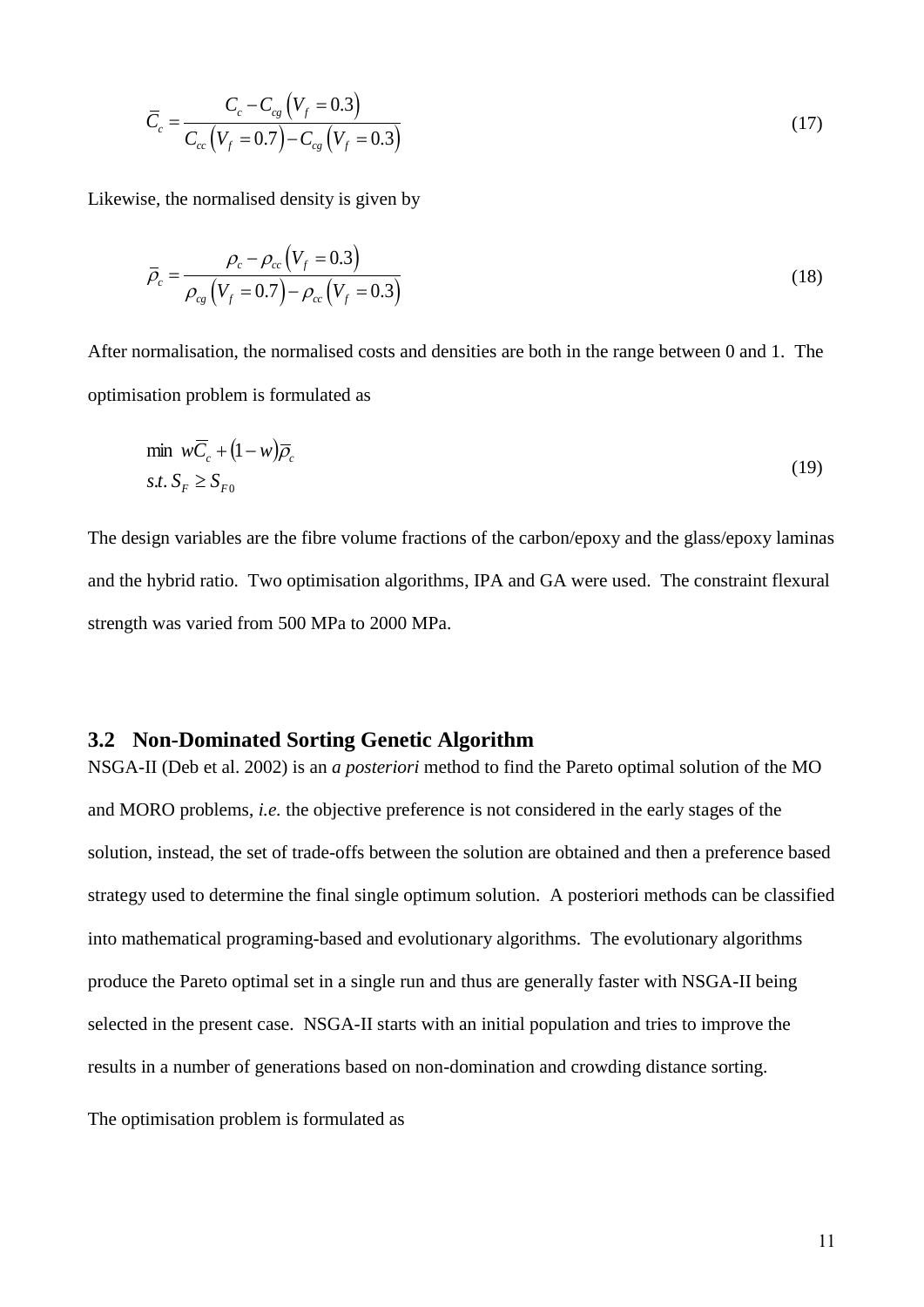$$
\min \, C_c, \rho_c
$$
\n
$$
s.t. \, S_F \ge S_{F0} \tag{20}
$$

The constraint flexural strength was also varied from 500 MPa to 2000 MPa, and the optimisation was implemented using MATLAB.

## **4 Results and Discussion**

### **4.1 Weighted Sum Method**

#### **4.1.1 Carbon/E Glass Hybrid Composites**

According to Eqn. 19, when weight is more important than cost, the weighting factor *w* should be less than 0.5. As an example, for the carbon/E glass hybrid composites, when  $w = 0.3$ , the optimisation results by IPA and GA are shown in [Table 3](#page-12-0) and [Table 4,](#page-13-0) respectively. It is shown from [Table 3](#page-12-0) that most optimal designs from IPA are the hybrid composites of hybrid ratio around 0.2. Both the fibre volume fractions of the carbon/epoxy and glass/epoxy sections increase with the required flexural strength. It is shown from [Table 4](#page-13-0) that the optimal designs from GA are close to the full carbon fibre composites of fibre volume fraction 30% when the required flexural strength is less than 850 MPa. As the required flexural strength further increases, the optimal designs become various hybrid composites and full carbon fibre composites. The maximum achievable flexural strength is slightly above 1850 MPa. Thus, if the required flexural strength is greater than 1850 MPa, no feasible solutions can be found.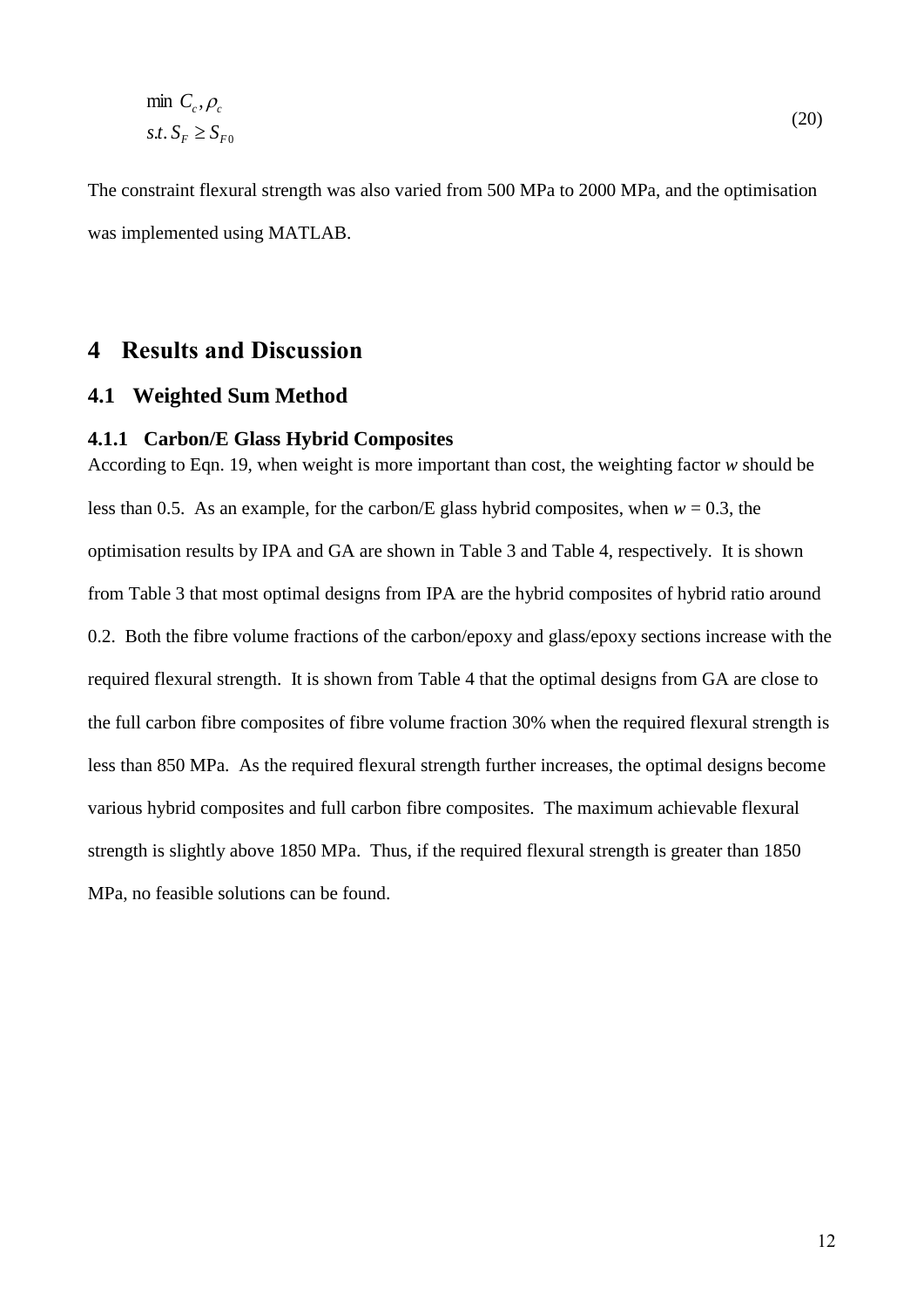| <b>Fibre volume fraction</b> |             | <b>Hybrid</b> | <b>Flexural strength</b> |               | Cost         | <b>Density</b>       |
|------------------------------|-------------|---------------|--------------------------|---------------|--------------|----------------------|
| Carbon/epoxy                 | Glass/epoxy | ratio         | Objective                | <b>Actual</b> | (US\$/litre) | (g/cm <sup>3</sup> ) |
| 0.34                         | 0.37        | 0.2081        | 500                      | 986           | 59           | 1.389                |
| 0.34                         | 0.37        | 0.208         | 550                      | 986           | 59           | 1.389                |
| 0.34                         | 0.37        | 0.2079        | 600                      | 986           | 59.01        | 1.389                |
| 0.34                         | 0.37        | 0.2078        | 650                      | 986           | 59.01        | 1.389                |
| 0.34                         | 0.37        | 0.2077        | 700                      | 985           | 59.02        | 1.389                |
| 0.34                         | 0.37        | 0.2076        | 750                      | 985           | 59.01        | 1.389                |
| 0.34                         | 0.37        | 0.2076        | 800                      | 985           | 59           | 1.389                |
| 0.34                         | 0.37        | 0.2078        | 850                      | 985           | 58.97        | 1.389                |
| 0.34                         | 0.37        | 0.208         | 900                      | 984           | 58.93        | 1.388                |
| 0.4                          | 0.5         | 0.2303        | 950                      | 1171          | 64.83        | 1.461                |
| 0.4                          | 0.51        | 0.2339        | 1000                     | 1182          | 64.86        | 1.465                |
| 0.41                         | 0.53        | 0.2367        | 1050                     | 1220          | 66.02        | 1.479                |
| 0.42                         | 0.55        | 0.2413        | 1100                     | 1246          | 66.53        | 1.488                |
| 0.42                         | 0.58        | 0.2526        | 1150                     | 1277          | 66.35        | 1.497                |
| 0.44                         | 0.62        | 0.2566        | 1200                     | 1341          | 68.17        | 1.520                |
| 0.3                          | 0.7         | 0.3281        | 1250                     | 1250          | 55.32        | 1.447                |
| 0.49                         | 0.61        | 0.237         | 1300                     | 1417          | 73.42        | 1.551                |
| 0.52                         | 0.64        | 0.1788        | 1350                     | 1432          | 80.09        | 1.548                |
| 0.54                         | 0.65        | 0.1845        | 1400                     | 1473          | 81.18        | 1.564                |
| 0.56                         | 0.65        | 0.1746        | 1450                     | 1520          | 84.2         | 1.579                |
| 0.6                          | 0.65        | 0.122         | 1500                     | 1561          | 91.92        | 1.581                |
| 0.54                         | 0.67        | 0.2402        | 1550                     | 1559          | 77.92        | 1.599                |
| 0.6                          | 0.65        | 0.2166        | 1600                     | 1638          | 83.89        | 1.626                |
| 0.65                         | 0.64        | 0.2013        | 1650                     | 1719          | 88.97        | 1.653                |
| 0.66                         | 0.66        | 0.2029        | 1700                     | 1755          | 89.9         | 1.663                |
| 0.67                         | 0.67        | 0.2041        | 1750                     | 1790          | 90.88        | 1.674                |
| 0.68                         | 0.68        | 0.2035        | 1800                     | 1825          | 92.13        | 1.684                |
| 0.7                          | 0.69        | 0.2038        | 1850                     | 1858          | 93.16        | 1.694                |

<span id="page-12-0"></span>**Table 3: Optimisation results for carbon/E glass hybrid composites by Interior Point Algorithm with weighting factor 0.3**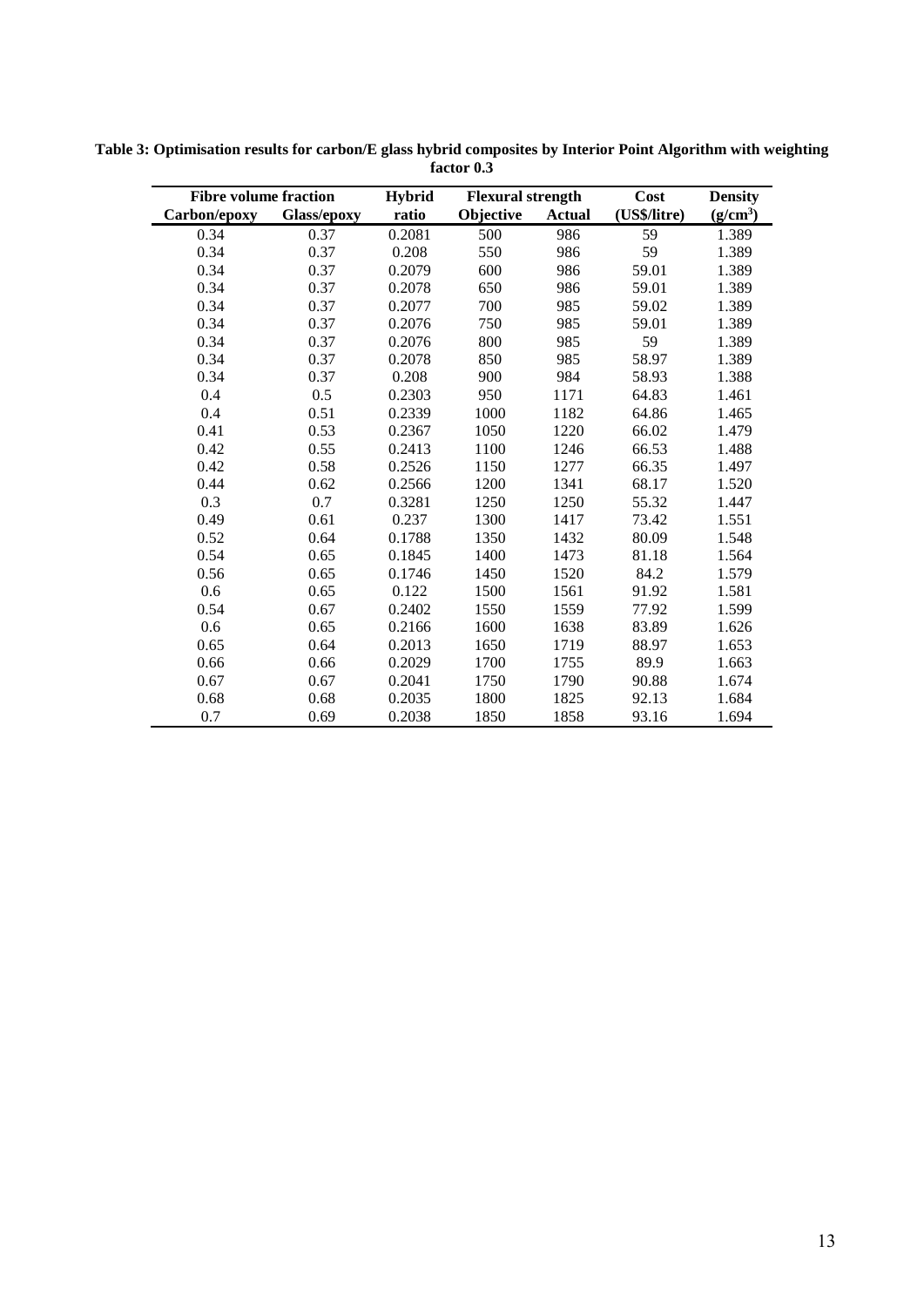| <b>Fibre volume fraction</b> |                          | <b>Hybrid</b>    | <b>Flexural strength</b> |               | Cost         | <b>Density</b>       |
|------------------------------|--------------------------|------------------|--------------------------|---------------|--------------|----------------------|
| Carbon/epoxy                 | Glass/epoxy              | ratio            | Objective                | <b>Actual</b> | (US\$/litre) | (g/cm <sup>3</sup> ) |
| 0.3                          |                          | $\boldsymbol{0}$ | 500                      | 871           | 63.94        | 1.305                |
| 0.31                         | 0.3                      | 0.0539           | 550                      | 877           | 62.58        | 1.323                |
| 0.3                          |                          | $\boldsymbol{0}$ | 600                      | 869           | 63.83        | 1.304                |
| 0.3                          |                          | $\overline{0}$   | 650                      | 867           | 63.67        | 1.303                |
| 0.3                          | 0.64                     | 0.01             | 700                      | 881           | 63.97        | 1.310                |
| 0.3                          |                          | $\boldsymbol{0}$ | 750                      | 867           | 63.67        | 1.303                |
| 0.3                          |                          | $\overline{0}$   | 800                      | 867           | 63.67        | 1.303                |
| 0.3                          | 0.3                      | 0.0138           | 850                      | 867           | 63.31        | 1.308                |
| 0.3                          | 0.56                     | 0.07             | 900                      | 909           | 61.9         | 1.327                |
| 0.32                         | 0.67                     | 0.0692           | 950                      | 953           | 64.21        | 1.342                |
| 0.36                         | 0.5                      | 0.075            | 1000                     | 1002          | 68.27        | 1.373                |
| 0.41                         | 0.39                     | 0.1489           | 1050                     | 1076          | 68.39        | 1.425                |
| 0.31                         | 0.64                     | 0.2373           | 1100                     | 1102          | 58.33        | 1.404                |
| 0.37                         | 0.68                     | 0.2963           | 1150                     | 1309          | 61.74        | 1.491                |
| 0.48                         | 0.33                     | 0.0167           | 1200                     | 1213          | 85.17        | 1.438                |
| 0.45                         | 0.7                      | 0.2054           | 1250                     | 1347          | 72.76        | 1.512                |
| 0.38                         | 0.69                     | 0.2796           | 1300                     | 1300          | 63.04        | 1.489                |
| 0.54                         | 0.67                     | 0.0748           | 1350                     | 1401          | 89.19        | 1.513                |
| 0.45                         | 0.7                      | 0.3125           | 1400                     | 1420          | 66.93        | 1.569                |
| 0.64                         | 0.38                     | 0.0735           | 1450                     | 1478          | 95.86        | 1.556                |
| 0.62                         | 0.57                     | 0.0573           | 1500                     | 1549          | 98.54        | 1.557                |
| 0.62                         | $\overline{\phantom{a}}$ | $\boldsymbol{0}$ | 1550                     | 1561          | 103.78       | 1.531                |
| 0.64                         | $\blacksquare$           | $\overline{0}$   | 1600                     | 1604          | 105.83       | 1.542                |
| 0.61                         | 0.7                      | 0.1716           | 1650                     | 1650          | 89.43        | 1.619                |
| 0.69                         | 0.42                     | 0.0156           | 1700                     | 1701          | 109.62       | 1.581                |
| 0.7                          | 0.7                      | 0.1974           | 1750                     | 1863          | 94.18        | 1.694                |
| 0.68                         | 0.7                      | 0.2031           | 1800                     | 1839          | 92.5         | 1.687                |
| 0.69                         | 0.69                     | 0.2007           | 1850                     | 1851          | 93.35        | 1.691                |

<span id="page-13-0"></span>**Table 4: Optimisation results for carbon/E glass hybrid composites by Genetic Algorithm with weighting factor 0.3**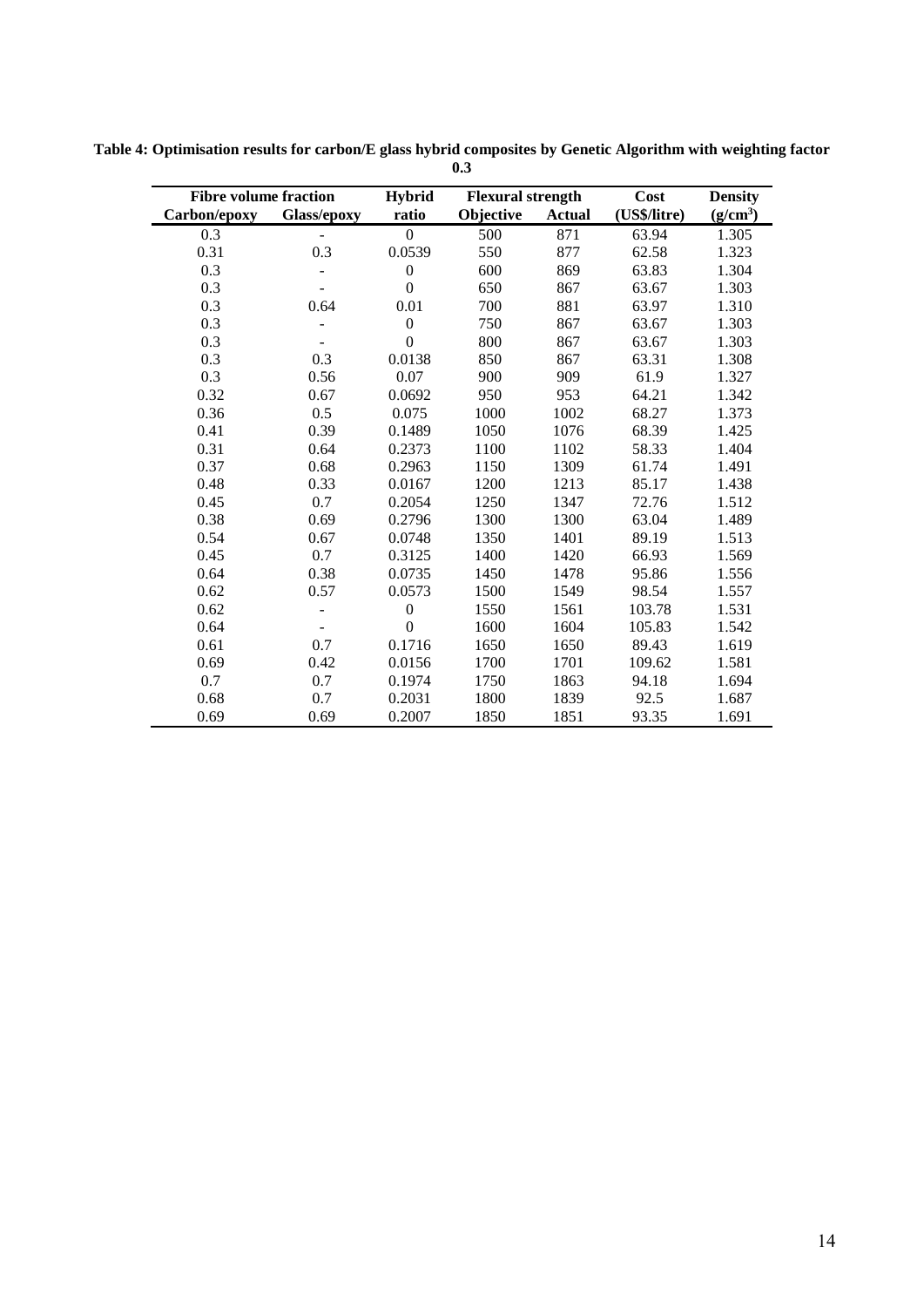When weight and cost are equally important, the weighting factor *w* should be 0.5, and the optimisation results by IPA and GA are shown in [Table 5](#page-14-0) and [Table 6,](#page-15-0) respectively. It is shown from [Table 5](#page-14-0) that the optimal designs from IPA are close to the full glass fibre composites for lower required flexural strengths (< 600 MPa). As the required flexural strength increases, the optimal design approaches the hybrid composites of hybrid ratio around 0.2. The fibre volume fractions increase with the required flexural strength. It is shown from [Table 6](#page-15-0) that the optimal designs from GA are similar to those from IPA.

| <b>Fibre volume fraction</b> |             | <b>Hybrid</b> | <b>Flexural strength</b> |               | Cost         | <b>Density</b>       |
|------------------------------|-------------|---------------|--------------------------|---------------|--------------|----------------------|
| Carbon/epoxy                 | Glass/epoxy | ratio         | Objective                | <b>Actual</b> | (US\$/litre) | (g/cm <sup>3</sup> ) |
| 0.3                          | 0.3         | 0.999         | 500                      | 500           | 21.59        | 1.537                |
| 0.3                          | 0.3         | 0.9542        | 550                      | 550           | 23.48        | 1.526                |
| 0.3                          | 0.3         | 0.8827        | 600                      | 600           | 26.49        | 1.510                |
| 0.3                          | 0.3         | 0.4253        | 650                      | 650           | 45.76        | 1.403                |
| 0.3                          | 0.3         | 0.3537        | 700                      | 700           | 48.77        | 1.386                |
| 0.3                          | 0.3         | 0.3028        | 750                      | 750           | 50.92        | 1.374                |
| 0.3                          | 0.3         | 0.2607        | 800                      | 800           | 52.69        | 1.364                |
| 0.3                          | 0.3         | 0.2236        | 850                      | 850           | 54.25        | 1.355                |
| 0.3                          | 0.38        | 0.2232        | 900                      | 952           | 55.72        | 1.369                |
| 0.4                          | 0.57        | 0.2534        | 950                      | 1241          | 64.86        | 1.483                |
| 0.41                         | 0.59        | 0.256         | 1000                     | 1274          | 65.8         | 1.495                |
| 0.42                         | 0.6         | 0.2572        | 1050                     | 1294          | 66.38        | 1.502                |
| 0.42                         | 0.6         | 0.2575        | 1100                     | 1298          | 66.52        | 1.504                |
| 0.42                         | 0.59        | 0.2543        | 1150                     | 1295          | 66.78        | 1.503                |
| 0.43                         | 0.61        | 0.2549        | 1200                     | 1330          | 68           | 1.516                |
| 0.44                         | 0.63        | 0.2603        | 1250                     | 1365          | 68.56        | 1.528                |
| 0.44                         | 0.67        | 0.2737        | 1300                     | 1397          | 67.99        | 1.536                |
| 0.38                         | 0.7         | 0.3083        | 1350                     | 1352          | 62.02        | 1.507                |
| 0.47                         | 0.66        | 0.2608        | 1400                     | 1435          | 70.97        | 1.553                |
| 0.5                          | 0.66        | 0.2509        | 1450                     | 1485          | 73.96        | 1.572                |
| 0.54                         | 0.65        | 0.2356        | 1500                     | 1538          | 77.85        | 1.592                |
| 0.59                         | 0.64        | 0.2227        | 1550                     | 1590          | 82.11        | 1.617                |
| 0.64                         | 0.63        | 0.2027        | 1600                     | 1683          | 87.51        | 1.642                |
| 0.65                         | 0.65        | 0.2049        | 1650                     | 1717          | 88.33        | 1.652                |
| 0.66                         | 0.66        | 0.2038        | 1700                     | 1754          | 89.73        | 1.663                |
| 0.67                         | 0.67        | 0.2033        | 1750                     | 1789          | 91           | 1.674                |
| 0.68                         | 0.68        | 0.2038        | 1800                     | 1824          | 92.06        | 1.684                |
| 0.7                          | 0.69        | 0.204         | 1850                     | 1858          | 93.13        | 1.694                |

<span id="page-14-0"></span>**Table 5: Optimisation results for carbon/E glass hybrid composites by Interior Point Algorithm with weighting factor 0.5**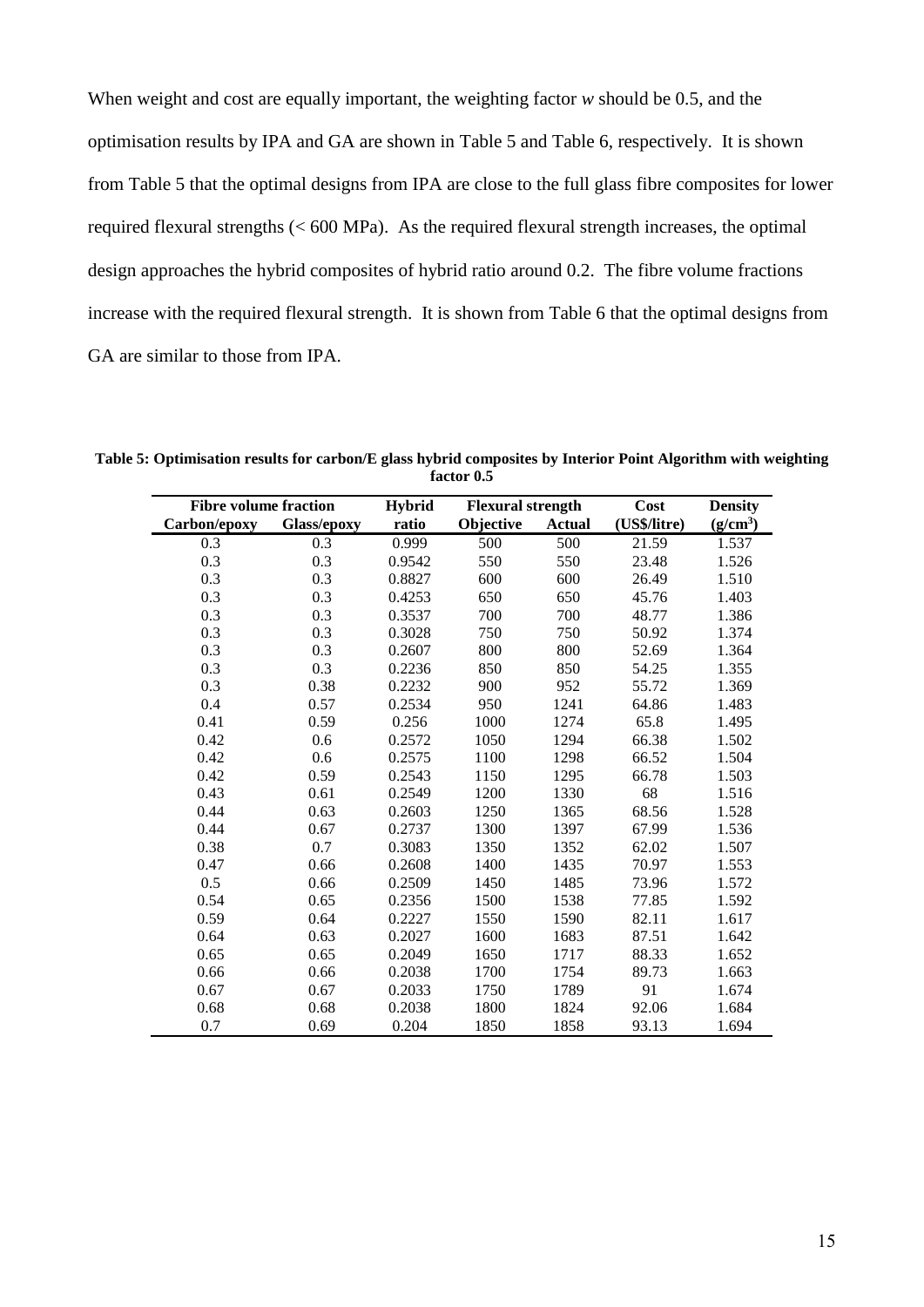| <b>Fibre volume fraction</b> |             | <b>Hybrid</b> | <b>Flexural strength</b> |               | Cost         | <b>Density</b> |
|------------------------------|-------------|---------------|--------------------------|---------------|--------------|----------------|
| Carbon/epoxy                 | Glass/epoxy | ratio         | Objective                | <b>Actual</b> | (US\$/litre) | $(g/cm^3)$     |
| 0.31                         | 0.31        | 0.9961        | 500                      | 511           | 21.63        | 1.545          |
| 0.3                          | 0.31        | 0.9316        | 550                      | 578           | 24.4         | 1.529          |
| 0.31                         | 0.31        | 0.912         | 600                      | 600           | 25.22        | 1.533          |
| 0.34                         | 0.31        | 0.7922        | 650                      | 650           | 30.57        | 1.514          |
| 0.3                          | 0.3         | 0.3493        | 700                      | 704           | 48.96        | 1.385          |
| 0.3                          | 0.3         | 0.2915        | 750                      | 763           | 51.4         | 1.371          |
| 0.33                         | 0.3         | 0.2447        | 800                      | 833           | 55.52        | 1.382          |
| 0.3                          | 0.36        | 0.1445        | 850                      | 900           | 58.38        | 1.343          |
| 0.31                         | 0.3         | 0.1952        | 900                      | 901           | 56           | 1.354          |
| 0.31                         | 0.39        | 0.2447        | 950                      | 953           | 55.8         | 1.384          |
| 0.35                         | 0.44        | 0.2759        | 1000                     | 1003          | 58.4         | 1.436          |
| 0.33                         | 0.57        | 0.1965        | 1050                     | 1057          | 60.89        | 1.398          |
| 0.3                          | 0.61        | 0.259         | 1100                     | 1101          | 56.79        | 1.405          |
| 0.39                         | 0.55        | 0.2773        | 1150                     | 1179          | 62.5         | 1.481          |
| 0.45                         | 0.57        | 0.1987        | 1200                     | 1277          | 71.82        | 1.497          |
| 0.43                         | 0.67        | 0.2027        | 1250                     | 1298          | 71.15        | 1.494          |
| 0.38                         | 0.69        | 0.2796        | 1300                     | 1300          | 63.04        | 1.489          |
| 0.45                         | 0.7         | 0.2078        | 1350                     | 1351          | 72.7         | 1.513          |
| 0.44                         | 0.7         | 0.2662        | 1400                     | 1414          | 69.1         | 1.540          |
| 0.6                          | 0.5         | 0.1892        | 1450                     | 1456          | 83.33        | 1.588          |
| 0.57                         | 0.64        | 0.2066        | 1500                     | 1571          | 82.61        | 1.602          |
| 0.61                         | 0.57        | 0.2004        | 1550                     | 1553          | 84.72        | 1.614          |
| 0.7                          | 0.57        | 0.2041        | 1600                     | 1620          | 90.28        | 1.668          |
| 0.61                         | 0.68        | 0.2375        | 1650                     | 1659          | 83.64        | 1.651          |
| 0.68                         | 0.67        | 0.2339        | 1700                     | 1722          | 88.75        | 1.696          |
| 0.68                         | 0.62        | 0.1909        | 1750                     | 1755          | 92.15        | 1.667          |
| 0.67                         | 0.7         | 0.2178        | 1800                     | 1808          | 90.3         | 1.687          |
| 0.7                          | 0.69        | 0.2047        | 1850                     | 1857          | 93.11        | 1.695          |

<span id="page-15-0"></span>**Table 6: Optimisation results for carbon/E glass hybrid composites by Genetic Algorithm with weighting factor 0.5**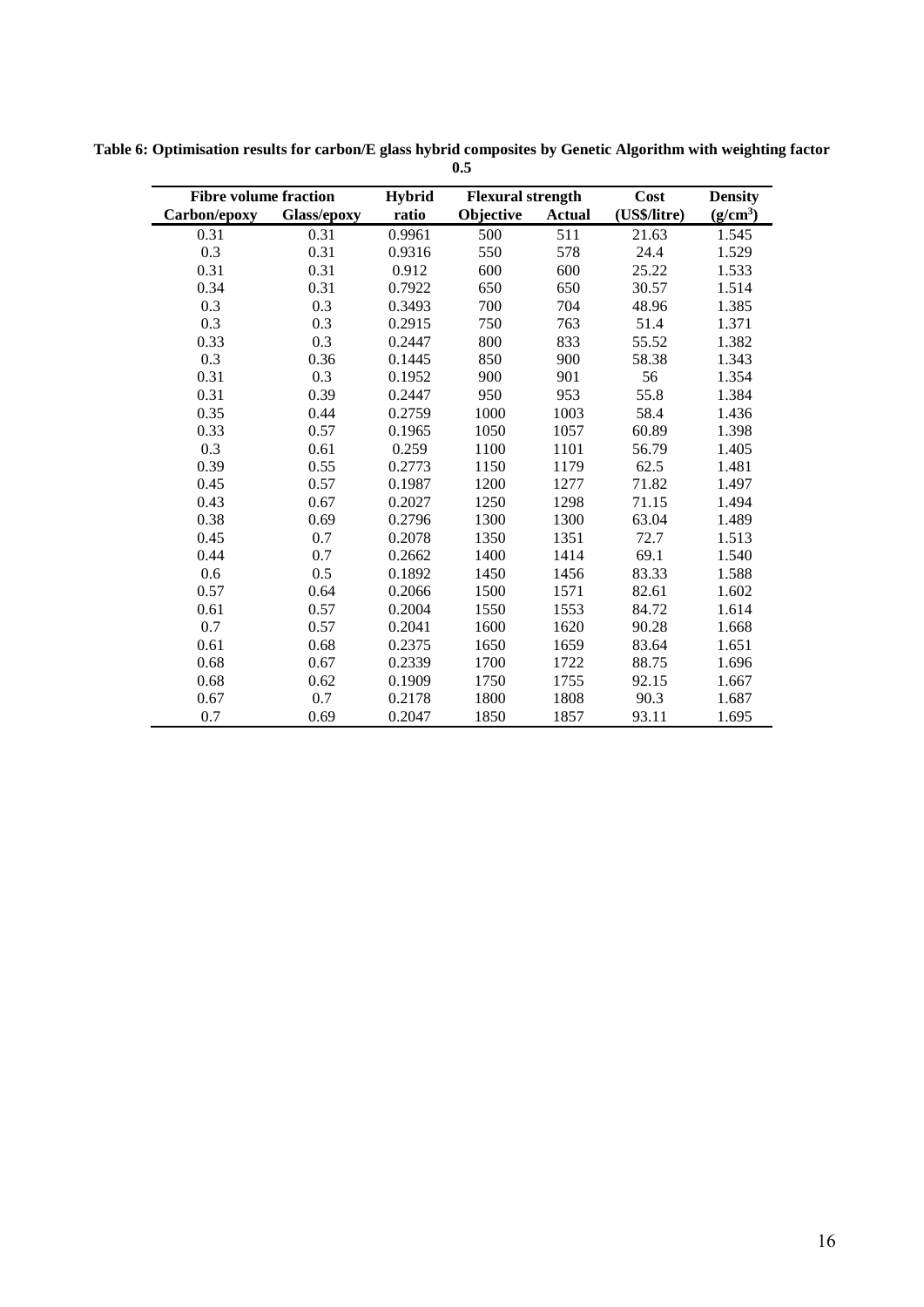When cost is more important than weight, the weighting factor *w* should be greater than 0.5. When  $w = 0.7$ , the optimisation results by IPA and GA are shown in [Table 7](#page-16-0) and [Table 8,](#page-17-0) respectively. It is shown from [Table 7](#page-16-0) that the optimal designs from IPA are close to the full glass fibre composites for low to medium required flexural strengths (< 1200 MPa). As the required flexural strength increases, the optimal design approaches the hybrid composites of hybrid ratio around 0.2. The fibre volume fractions increase with the required flexural strength. It is shown from [Table 8](#page-17-0) that the optimal designs from GA are close to the full glass fibre composites when the required flexural strength is below 1400 MPa. As the required flexural strength increases, the optimal design approaches the hybrid composites of hybrid ratio around 0.2.

<span id="page-16-0"></span>**Table 7: Optimisation results for carbon/E glass hybrid composites by Interior Point Algorithm with weighting factor 0.7**

| <b>Fibre volume fraction</b> |             | <b>Hybrid</b> | <b>Flexural strength</b> |               | Cost         | <b>Density</b>       |
|------------------------------|-------------|---------------|--------------------------|---------------|--------------|----------------------|
| Carbon/epoxy                 | Glass/epoxy | ratio         | Objective                | <b>Actual</b> | (US\$/litre) | (g/cm <sup>3</sup> ) |
| 0.43                         | 0.3         | 0.999         | 500                      | 500           | 21.59        | 1.537                |
| 0.3                          | 0.3         | 0.9542        | 550                      | 550           | 23.48        | 1.526                |
| 0.3                          | 0.31        | 0.9119        | 600                      | 600           | 25.23        | 1.532                |
| 0.3                          | 0.35        | 0.9191        | 650                      | 650           | 24.77        | 1.586                |
| 0.3                          | 0.39        | 0.9237        | 700                      | 700           | 24.39        | 1.635                |
| 0.3                          | 0.42        | 0.9265        | 750                      | 750           | 24.09        | 1.680                |
| 0.3                          | 0.46        | 0.9281        | 800                      | 800           | 23.84        | 1.723                |
| 0.3                          | 0.49        | 0.9295        | 850                      | 850           | 23.59        | 1.764                |
| 0.32                         | 0.52        | 0.932         | 900                      | 900           | 23.26        | 1.806                |
| 0.33                         | 0.55        | 0.934         | 950                      | 950           | 22.96        | 1.845                |
| 0.34                         | 0.58        | 0.9355        | 1000                     | 1000          | 22.69        | 1.884                |
| 0.36                         | 0.6         | 0.9366        | 1050                     | 1050          | 22.44        | 1.920                |
| 0.37                         | 0.63        | 0.9374        | 1100                     | 1100          | 22.21        | 1.956                |
| 0.38                         | 0.65        | 0.9379        | 1150                     | 1150          | 22.01        | 1.990                |
| 0.44                         | 0.63        | 0.26          | 1200                     | 1364          | 68.6         | 1.528                |
| 0.5                          | 0.59        | 0.2277        | 1250                     | 1418          | 74.67        | 1.553                |
| 0.54                         | 0.64        | 0.2313        | 1300                     | 1529          | 78.1         | 1.590                |
| 0.52                         | 0.62        | 0.2304        | 1350                     | 1469          | 76.14        | 1.570                |
| 0.46                         | 0.67        | 0.2649        | 1400                     | 1434          | 70.39        | 1.551                |
| 0.51                         | 0.64        | 0.2396        | 1450                     | 1487          | 75.53        | 1.575                |
| 0.58                         | 0.68        | 0.2296        | 1500                     | 1638          | 82.04        | 1.625                |
| 0.57                         | 0.65        | 0.2242        | 1550                     | 1589          | 81.14        | 1.610                |
| 0.6                          | 0.65        | 0.2177        | 1600                     | 1635          | 83.64        | 1.625                |
| 0.61                         | 0.67        | 0.2189        | 1650                     | 1683          | 85.06        | 1.640                |
| 0.66                         | 0.67        | 0.2071        | 1700                     | 1758          | 89.36        | 1.664                |
| 0.67                         | 0.67        | 0.2045        | 1750                     | 1795          | 90.99        | 1.675                |
| 0.69                         | 0.7         | 0.2062        | 1800                     | 1859          | 92.8         | 1.694                |
| 0.7                          | 0.69        | 0.2039        | 1850                     | 1858          | 93.16        | 1.694                |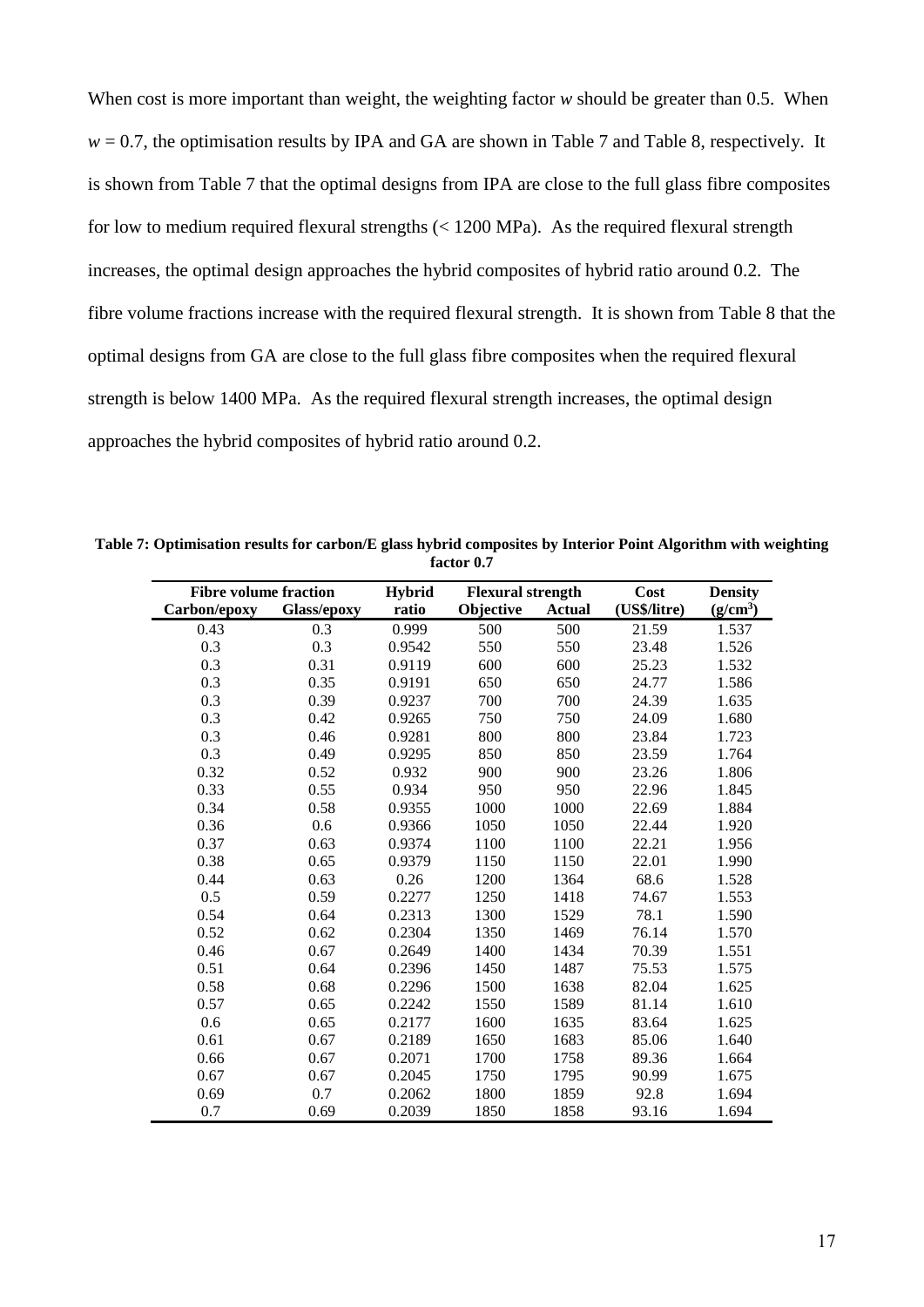| <b>Fibre volume fraction</b> |             | <b>Hybrid</b> |           | <b>Flexural strength</b> |              | <b>Density</b>       |
|------------------------------|-------------|---------------|-----------|--------------------------|--------------|----------------------|
| Carbon/epoxy                 | Glass/epoxy | ratio         | Objective | <b>Actual</b>            | (US\$/litre) | (g/cm <sup>3</sup> ) |
| 0.3                          | 0.31        | 0.9981        | 500       | 513                      | 21.49        | 1.551                |
| 0.32                         | 0.33        | 0.979         | 550       | 559                      | 22.11        | 1.571                |
| 0.42                         | 0.32        | 0.9263        | 600       | 602                      | 24.55        | 1.550                |
| 0.33                         | 0.35        | 0.9093        | 650       | 651                      | 25.26        | 1.578                |
| 0.67                         | 0.33        | 0.8669        | 700       | 701                      | 27.34        | 1.583                |
| 0.37                         | 0.47        | 0.9926        | 750       | 753                      | 19.39        | 1.792                |
| 0.36                         | 0.47        | 0.9589        | 800       | 800                      | 21.69        | 1.769                |
| 0.31                         | 0.52        | 0.9774        | 850       | 856                      | 19.87        | 1.850                |
| 0.42                         | 0.62        | 0.8241        | 900       | 1165                     | 31.51        | 1.865                |
| 0.32                         | 0.55        | 0.9313        | 950       | 953                      | 23.16        | 1.844                |
| 0.39                         | 0.69        | 0.9559        | 1000      | 1203                     | 20.04        | 2.062                |
| 0.44                         | 0.59        | 0.9338        | 1050      | 1050                     | 22.66        | 1.920                |
| 0.42                         | 0.61        | 0.8992        | 1100      | 1110                     | 25.46        | 1.908                |
| 0.7                          | 0.7         | 0.9468        | 1150      | 1268                     | 20.65        | 2.102                |
| 0.5                          | 0.67        | 0.8454        | 1200      | 1281                     | 30.18        | 1.957                |
| 0.45                         | 0.7         | 0.9242        | 1250      | 1281                     | 23           | 2.050                |
| 0.43                         | 0.7         | 0.8775        | 1300      | 1308                     | 27.35        | 1.994                |
| 0.65                         | 0.69        | 0.8637        | 1350      | 1356                     | 28.75        | 2.037                |
| 0.64                         | 0.64        | 0.3318        | 1400      | 1414                     | 76.09        | 1.707                |
| 0.57                         | 0.61        | 0.2146        | 1450      | 1551                     | 81.31        | 1.600                |
| 0.64                         | 0.64        | 0.2337        | 1500      | 1618                     | 84.85        | 1.658                |
| 0.67                         | 0.56        | 0.2028        | 1550      | 1592                     | 88.51        | 1.651                |
| 0.6                          | 0.67        | 0.2043        | 1600      | 1642                     | 85.36        | 1.624                |
| 0.64                         | 0.64        | 0.2166        | 1650      | 1662                     | 86.41        | 1.650                |
| 0.61                         | 0.7         | 0.2329        | 1700      | 1706                     | 84.56        | 1.654                |
| 0.7                          | 0.7         | 0.25          | 1750      | 1751                     | 88.82        | 1.721                |
| 0.7                          | 0.7         | 0.2031        | 1800      | 1872                     | 93.68        | 1.698                |
| 0.7                          | 0.7         | 0.2056        | 1850      | 1860                     | 93.06        | 1.696                |

<span id="page-17-0"></span>**Table 8: Optimisation results for carbon/E glass hybrid composites by Genetic Algorithm with weighting factor 0.7**

Overall, it is seen that many optimal designs for high required flexural strengths are the hybrid composites of hybrid ratio around 0.2. This implies that positive hybrid effects (Dong, Duong et al. 2012, Dong, Ranaweera-Jayawardena et al. 2012, Dong and Davies 2013, Dong and Davies 2013) can be utilised to improve the flexural strength.

The hybrid ratios of the optimal designs when IPA and GA are used are shown in [Figure 4.](#page-18-0) It is seen that larger variations are present when GA is used. When the weighting factor increases, which indicates cost becomes more important, the hybrid ratio increases to include more E glass fibres.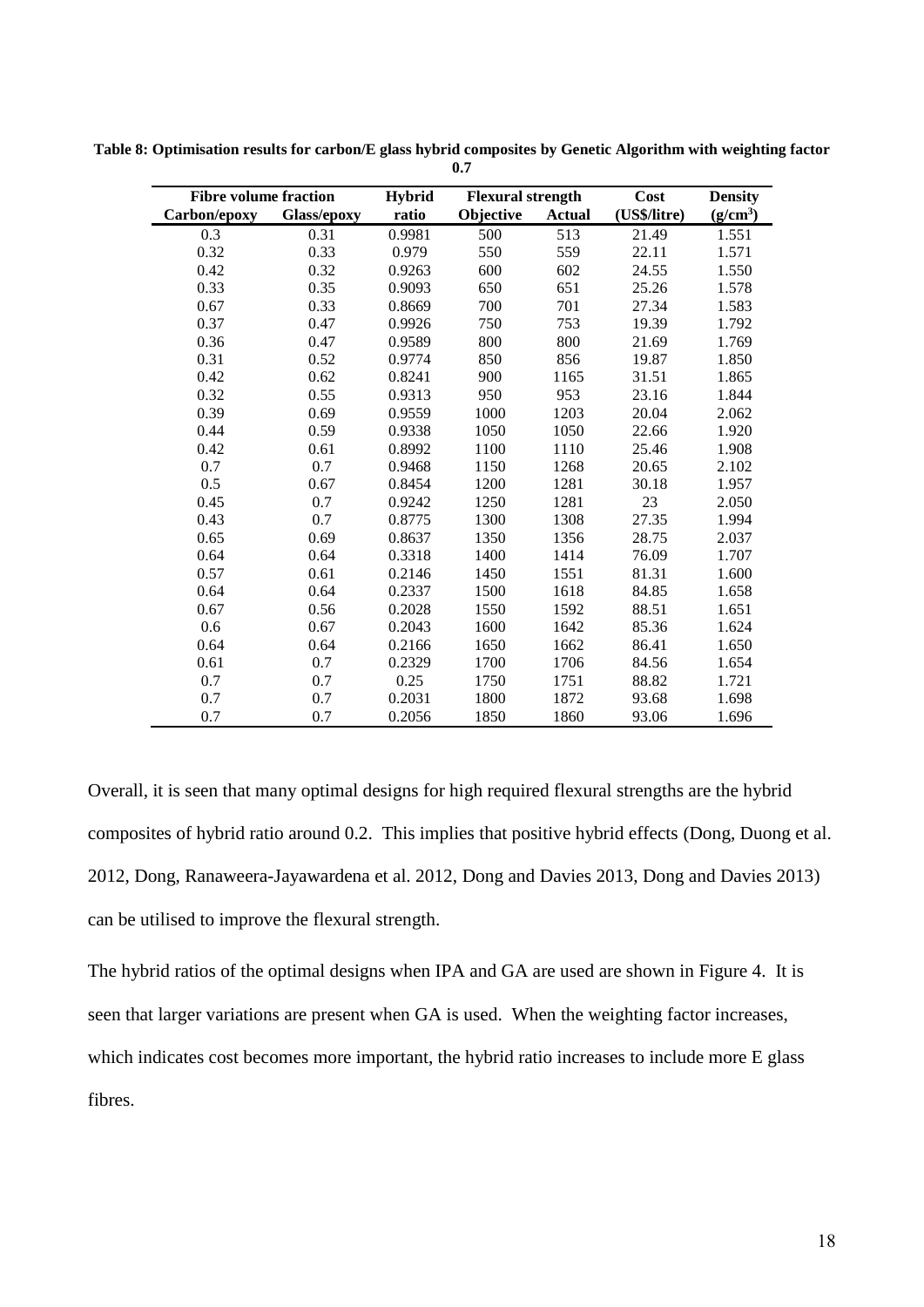#### <span id="page-18-0"></span>**Figure 4: Hybrid ratios of optimal designs for carbon/E glass hybrid composites when IPA (left) and GA (right) are used**

#### **4.1.2 Carbon/S-2 Glass Hybrid Composites**

Similarly, for the carbon/S-2 glass hybrid composites, when  $w = 0.3$ , the optimisation results by IPA and GA are shown in [Table 9](#page-19-0) and [Table 10,](#page-20-0) respectively. It is shown from [Table 9](#page-19-0) that all optimal designs from IPA are the hybrid composites of hybrid ratio between 0.2 and 0.3. The fibre volume fractions increase with the required flexural strength. It is shown from [Table 10](#page-20-0) that the optimal designs from GA are close to the full carbon fibre composites of fibre volume fraction 30% when the required flexural strength is below 850 MPa. As the required flexural strength further increases, the optimal design approaches the hybrid composites of hybrid ratio between 0.2 and 0.3. The maximum achievable flexural strength is slightly above 1950 MPa. Thus, if the required flexural strength is greater than 1950 MPa, no feasible solutions can be found.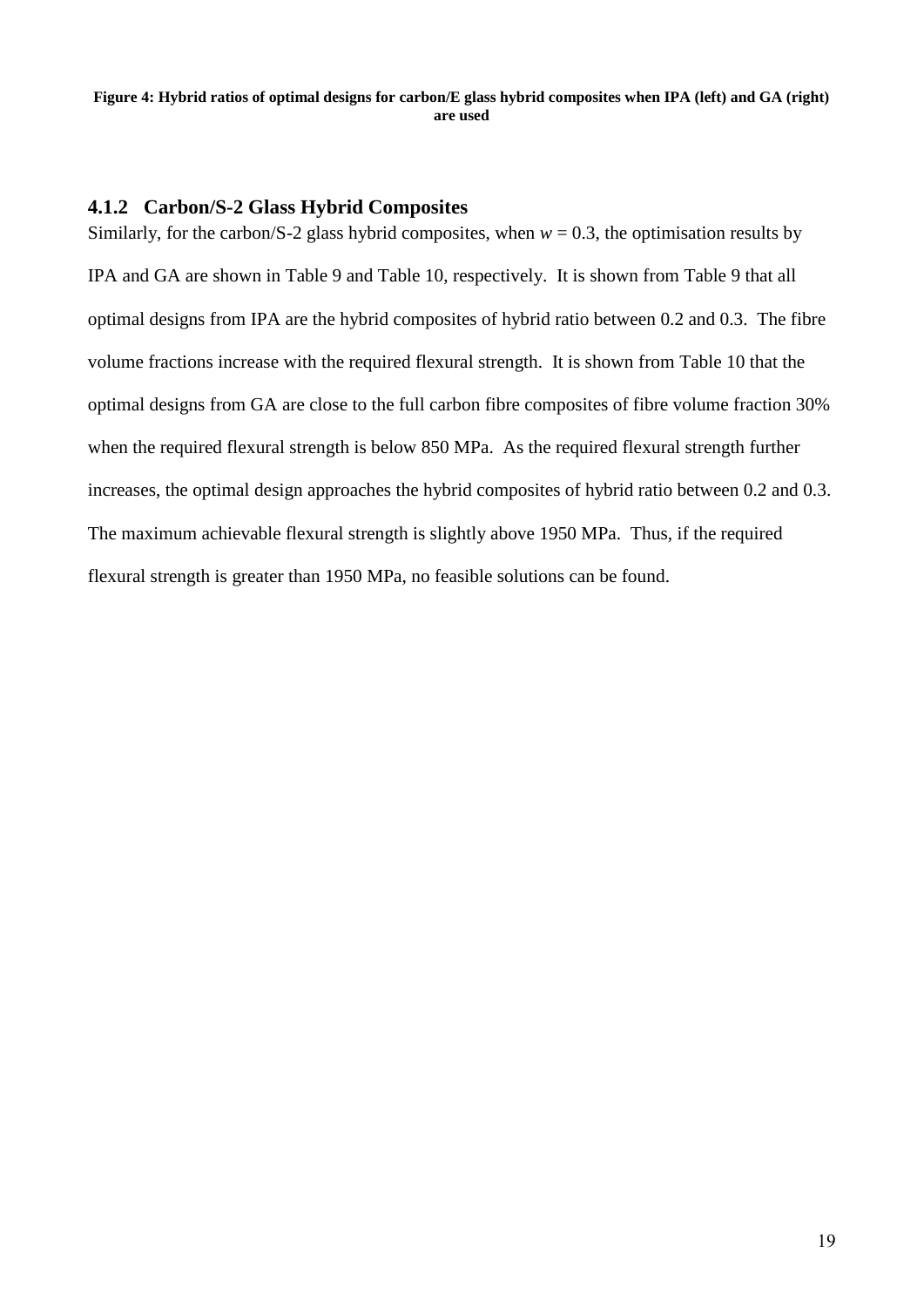| <b>Fibre volume fraction</b> |             | <b>Hybrid</b> | <b>Flexural strength</b> |               | Cost         | <b>Density</b>       |
|------------------------------|-------------|---------------|--------------------------|---------------|--------------|----------------------|
| Carbon/epoxy                 | Glass/epoxy | ratio         | Objective                | <b>Actual</b> | (US\$/litre) | (g/cm <sup>3</sup> ) |
| 0.36                         | 0.41        | 0.2362        | 500                      | 1091          | 67.92        | 1.408                |
| 0.36                         | 0.41        | 0.2362        | 550                      | 1091          | 67.91        | 1.408                |
| 0.36                         | 0.41        | 0.2362        | 600                      | 1090          | 67.89        | 1.408                |
| 0.35                         | 0.41        | 0.2362        | 650                      | 1090          | 67.87        | 1.408                |
| 0.35                         | 0.41        | 0.2362        | 700                      | 1090          | 67.85        | 1.407                |
| 0.35                         | 0.41        | 0.2362        | 750                      | 1089          | 67.82        | 1.407                |
| 0.35                         | 0.41        | 0.2363        | 800                      | 1088          | 67.79        | 1.407                |
| 0.35                         | 0.41        | 0.2362        | 850                      | 1088          | 67.75        | 1.407                |
| 0.35                         | 0.41        | 0.2362        | 900                      | 1087          | 67.72        | 1.406                |
| 0.35                         | 0.41        | 0.2361        | 950                      | 1086          | 67.69        | 1.406                |
| 0.35                         | 0.41        | 0.236         | 1000                     | 1086          | 67.68        | 1.406                |
| 0.38                         | 0.47        | 0.2479        | 1050                     | 1186          | 71.72        | 1.442                |
| 0.39                         | 0.48        | 0.2514        | 1100                     | 1202          | 72.17        | 1.447                |
| 0.4                          | 0.51        | 0.2579        | 1150                     | 1253          | 74.03        | 1.464                |
| 0.42                         | 0.54        | 0.2628        | 1200                     | 1308          | 76.1         | 1.482                |
| 0.42                         | 0.56        | 0.2678        | 1250                     | 1336          | 76.88        | 1.491                |
| 0.42                         | 0.58        | 0.2719        | 1300                     | 1354          | 77.26        | 1.496                |
| 0.31                         | 0.67        | 0.3657        | 1350                     | 1361          | 67.25        | 1.454                |
| 0.43                         | 0.65        | 0.295         | 1400                     | 1456          | 79.28        | 1.523                |
| 0.41                         | 0.68        | 0.3151        | 1450                     | 1476          | 77.95        | 1.522                |
| 0.54                         | 0.59        | 0.2384        | 1500                     | 1537          | 88.24        | 1.564                |
| 0.6                          | 0.6         | 0.2221        | 1550                     | 1663          | 94.85        | 1.604                |
| 0.58                         | 0.61        | 0.2322        | 1600                     | 1637          | 92.83        | 1.595                |
| 0.64                         | 0.6         | 0.2139        | 1650                     | 1747          | 98.96        | 1.630                |
| 0.6                          | 0.66        | 0.2439        | 1700                     | 1732          | 95.35        | 1.622                |
| 0.67                         | 0.65        | 0.2189        | 1750                     | 1847          | 102.24       | 1.658                |
| 0.65                         | 0.68        | 0.2321        | 1800                     | 1854          | 101.13       | 1.658                |
| 0.68                         | 0.68        | 0.2279        | 1850                     | 1908          | 103.57       | 1.674                |
| 0.69                         | 0.68        | 0.2233        | 1900                     | 1940          | 105.22       | 1.683                |
| 0.7                          | 0.69        | 0.225         | 1950                     | 1961          | 105.77       | 1.688                |

<span id="page-19-0"></span>**Table 9: Optimisation results for carbon/S-2 glass hybrid composites by Interior Point Algorithm with weighting factor 0.3**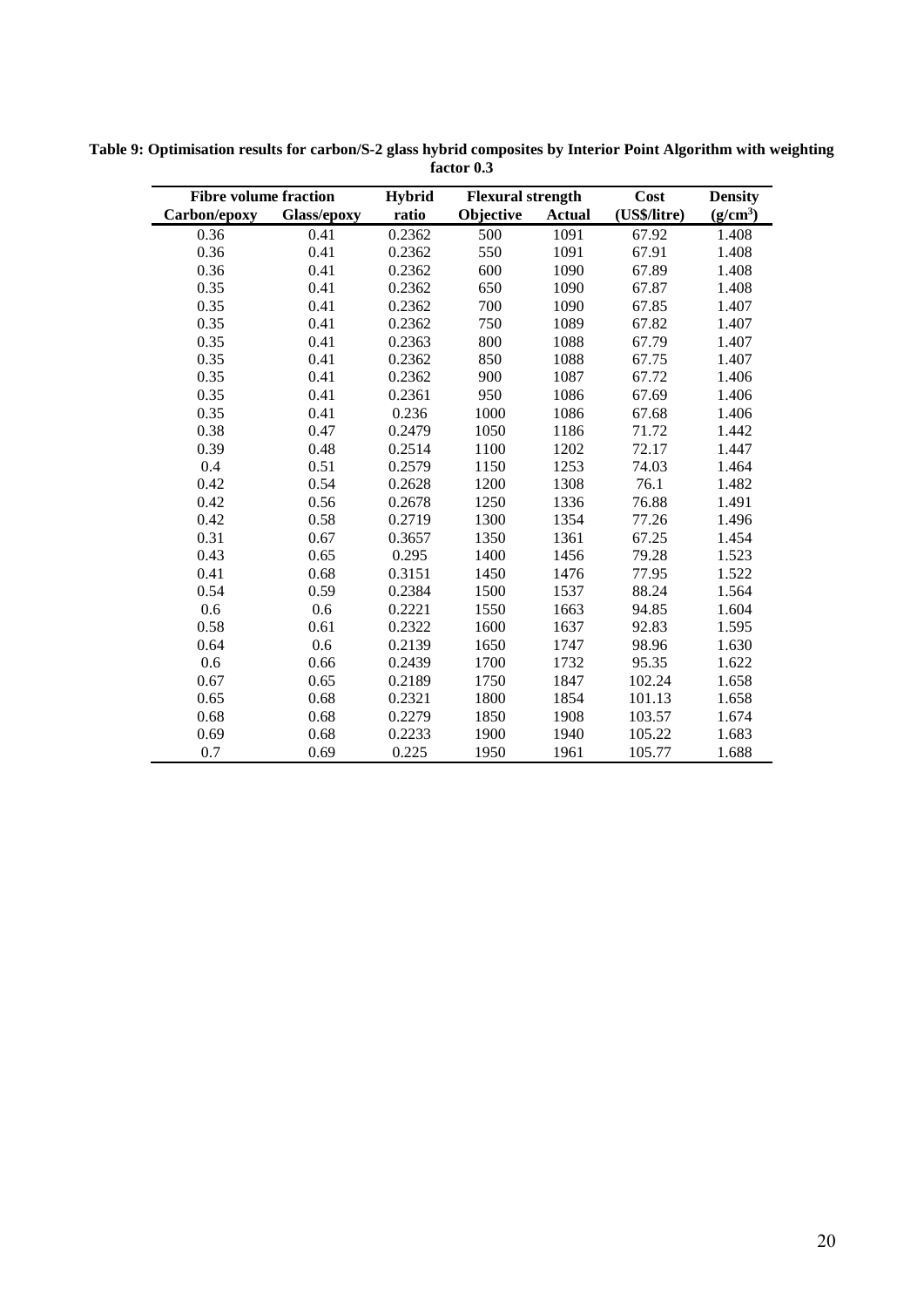| <b>Fibre volume fraction</b> |             | <b>Hybrid</b>    | <b>Flexural strength</b> |               | Cost         | <b>Density</b> |
|------------------------------|-------------|------------------|--------------------------|---------------|--------------|----------------|
| Carbon/epoxy                 | Glass/epoxy | ratio            | Objective                | <b>Actual</b> | (US\$/litre) | $(g/cm^3)$     |
| 0.32                         | 0.3         | 0.0113           | 500                      | 896           | 65.66        | 1.318          |
| 0.3                          | 0.34        | $\boldsymbol{0}$ | 550                      | 867           | 63.67        | 1.303          |
| 0.3                          | 0.5         | $\overline{0}$   | 600                      | 867           | 63.67        | 1.303          |
| 0.3                          | 0.3         | 0.0047           | 650                      | 875           | 64.17        | 1.307          |
| 0.3                          | 0.41        | $\boldsymbol{0}$ | 700                      | 867           | 63.67        | 1.303          |
| 0.3                          | 0.56        | $\boldsymbol{0}$ | 750                      | 867           | 63.67        | 1.303          |
| 0.3                          | 0.49        | $\boldsymbol{0}$ | 800                      | 867           | 63.67        | 1.303          |
| 0.3                          | 0.42        | $\overline{0}$   | 850                      | 867           | 63.67        | 1.303          |
| 0.33                         | 0.31        | 0.0326           | 900                      | 918           | 66.83        | 1.331          |
| 0.35                         | 0.35        | 0.031            | 950                      | 960           | 69.64        | 1.347          |
| 0.39                         | 0.32        | 0.1929           | 1000                     | 1054          | 69.39        | 1.403          |
| 0.43                         | 0.43        | 0.0391           | 1050                     | 1123          | 79.51        | 1.409          |
| 0.45                         | 0.66        | 0.1907           | 1100                     | 1350          | 81.69        | 1.490          |
| 0.36                         | 0.57        | 0.2058           | 1150                     | 1150          | 70.78        | 1.418          |
| 0.31                         | 0.61        | 0.2918           | 1200                     | 1205          | 66.38        | 1.417          |
| 0.3                          | 0.68        | 0.301            | 1250                     | 1257          | 66.54        | 1.422          |
| 0.32                         | 0.67        | 0.338            | 1300                     | 1339          | 68.65        | 1.454          |
| 0.38                         | 0.62        | 0.3096           | 1350                     | 1353          | 73.37        | 1.482          |
| 0.45                         | 0.67        | 0.2256           | 1400                     | 1400          | 81.59        | 1.507          |
| 0.45                         | 0.66        | 0.286            | 1450                     | 1491          | 81.35        | 1.535          |
| 0.57                         | 0.51        | 0.1999           | 1500                     | 1509          | 90.54        | 1.559          |
| 0.54                         | 0.69        | 0.2075           | 1550                     | 1584          | 91.5         | 1.571          |
| 0.59                         | 0.59        | 0.2245           | 1600                     | 1634          | 93.45        | 1.595          |
| 0.54                         | 0.69        | 0.2764           | 1650                     | 1680          | 90.75        | 1.606          |
| 0.65                         | 0.57        | 0.1942           | 1700                     | 1719          | 99.65        | 1.622          |
| 0.66                         | 0.64        | 0.1975           | 1750                     | 1797          | 102.1        | 1.642          |
| 0.67                         | 0.67        | 0.1779           | 1800                     | 1808          | 103.89       | 1.642          |
| 0.68                         | 0.65        | 0.1957           | 1850                     | 1858          | 104.59       | 1.659          |
| 0.7                          | 0.7         | 0.2233           | 1900                     | 1968          | 106.17       | 1.690          |
| 0.7                          | 0.7         | 0.2265           | 1950                     | 1974          | 106.09       | 1.692          |

<span id="page-20-0"></span>**Table 10: Optimisation results for carbon/S-2 glass hybrid composites by Genetic Algorithm with weighting factor 0.3**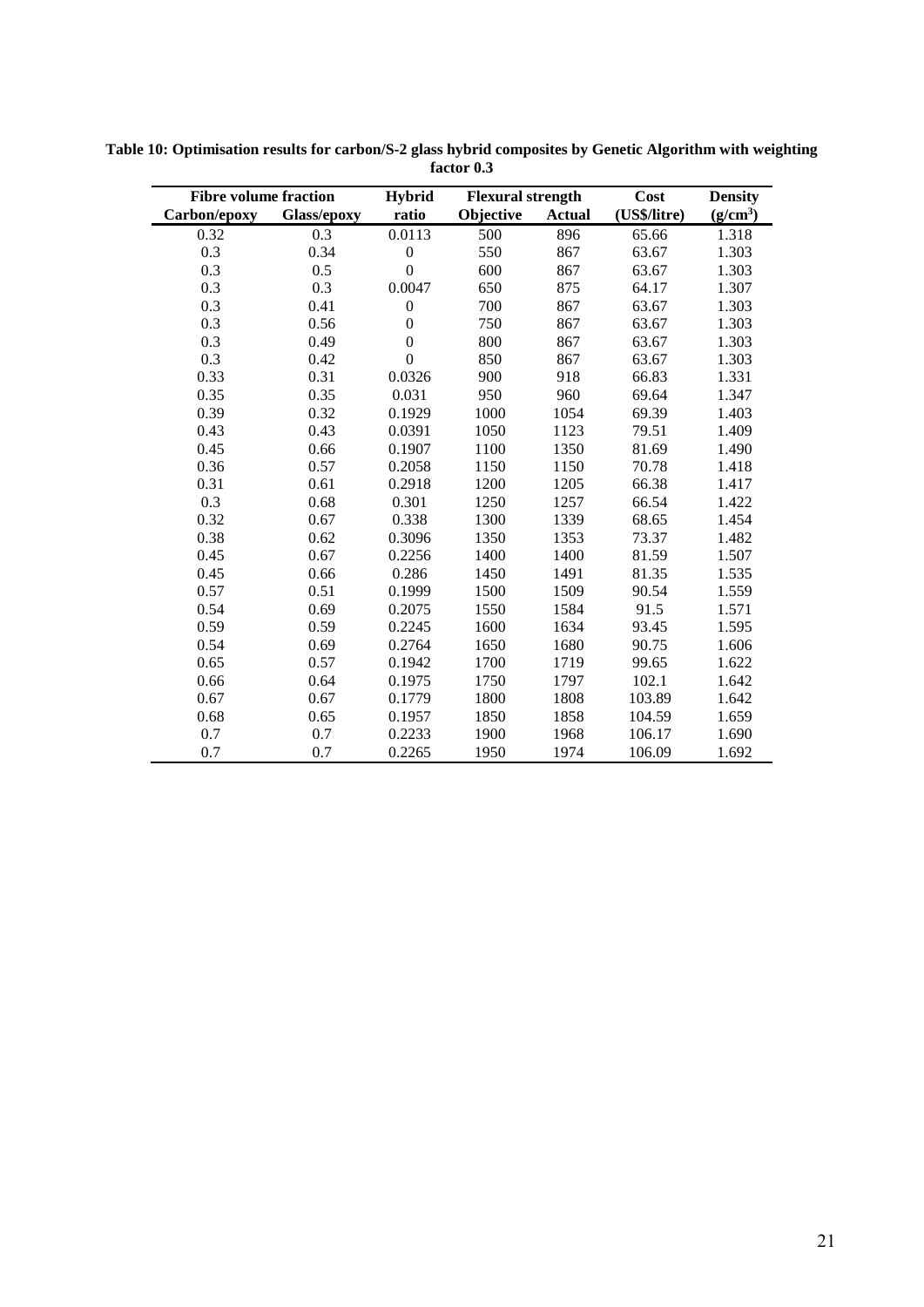When the weighting factor *w* should be 0.5, and the optimisation results by IPA and GA are shown in [Table 11](#page-21-0) and [Table 12,](#page-22-0) respectively. It is shown from [Table 11](#page-21-0) that the optimal designs from IPA are the hybrid composites of hybrid ratio between 0.2 and 0.3. It is shown from [Table 12](#page-22-0) that the optimal designs from GA are close to the full carbon fibre composites of fibre volume fraction 30% when the required flexural strength is below 750 MPa. As the required flexural strength further increases, various hybrid composites and full carbon fibre composites are found to be the optimal designs.

| <b>Fibre volume fraction</b> |             | <b>Hybrid</b> | <b>Flexural strength</b> |               | Cost         | <b>Density</b>       |
|------------------------------|-------------|---------------|--------------------------|---------------|--------------|----------------------|
| Carbon/epoxy                 | Glass/epoxy | ratio         | Objective                | <b>Actual</b> | (US\$/litre) | (g/cm <sup>3</sup> ) |
| 0.33                         | 0.4         | 0.2434        | 500                      | 1052          | 65.23        | 1.390                |
| 0.33                         | 0.4         | 0.2434        | 550                      | 1052          | 65.23        | 1.390                |
| 0.33                         | 0.4         | 0.2435        | 600                      | 1052          | 65.23        | 1.390                |
| 0.33                         | 0.4         | 0.2435        | 650                      | 1052          | 65.22        | 1.390                |
| 0.33                         | 0.4         | 0.2435        | 700                      | 1052          | 65.22        | 1.390                |
| 0.33                         | 0.4         | 0.2435        | 750                      | 1052          | 65.21        | 1.390                |
| 0.33                         | 0.4         | 0.2435        | 800                      | 1052          | 65.2         | 1.390                |
| 0.33                         | 0.4         | 0.2435        | 850                      | 1051          | 65.19        | 1.390                |
| 0.33                         | 0.4         | 0.2434        | 900                      | 1051          | 65.18        | 1.390                |
| 0.33                         | 0.4         | 0.2434        | 950                      | 1051          | 65.18        | 1.390                |
| 0.33                         | 0.4         | 0.2433        | 1000                     | 1051          | 65.18        | 1.390                |
| 0.38                         | 0.49        | 0.2584        | 1050                     | 1203          | 71.6         | 1.445                |
| 0.39                         | 0.52        | 0.2639        | 1100                     | 1235          | 72.63        | 1.456                |
| 0.39                         | 0.53        | 0.2669        | 1150                     | 1253          | 73.15        | 1.461                |
| 0.39                         | 0.54        | 0.2729        | 1200                     | 1273          | 73.5         | 1.466                |
| 0.4                          | 0.58        | 0.2808        | 1250                     | 1327          | 75.2         | 1.484                |
| 0.42                         | 0.61        | 0.2853        | 1300                     | 1384          | 77.24        | 1.502                |
| 0.43                         | 0.63        | 0.2904        | 1350                     | 1429          | 78.6         | 1.516                |
| 0.42                         | 0.64        | 0.2984        | 1400                     | 1428          | 77.75        | 1.513                |
| 0.44                         | 0.66        | 0.2965        | 1450                     | 1490          | 80.5         | 1.534                |
| 0.48                         | 0.67        | 0.2861        | 1500                     | 1563          | 84.55        | 1.561                |
| 0.53                         | 0.66        | 0.2681        | 1550                     | 1619          | 88.59        | 1.584                |
| 0.52                         | 0.67        | 0.271         | 1600                     | 1627          | 88.62        | 1.586                |
| 0.55                         | 0.69        | 0.2677        | 1650                     | 1683          | 91.13        | 1.603                |
| 0.59                         | 0.68        | 0.2542        | 1700                     | 1752          | 95.08        | 1.626                |
| 0.63                         | 0.68        | 0.2416        | 1750                     | 1810          | 98.53        | 1.645                |
| 0.64                         | 0.67        | 0.235         | 1800                     | 1826          | 99.8         | 1.650                |
| 0.66                         | 0.69        | 0.2335        | 1850                     | 1892          | 102.4        | 1.669                |
| 0.69                         | 0.69        | 0.2257        | 1900                     | 1953          | 105.43       | 1.686                |
| 0.7                          | 0.69        | 0.2259        | 1950                     | 1958          | 105.58       | 1.687                |

<span id="page-21-0"></span>**Table 11: Optimisation results for carbon/S-2 glass hybrid composites by Interior Point Algorithm with weighting factor 0.5**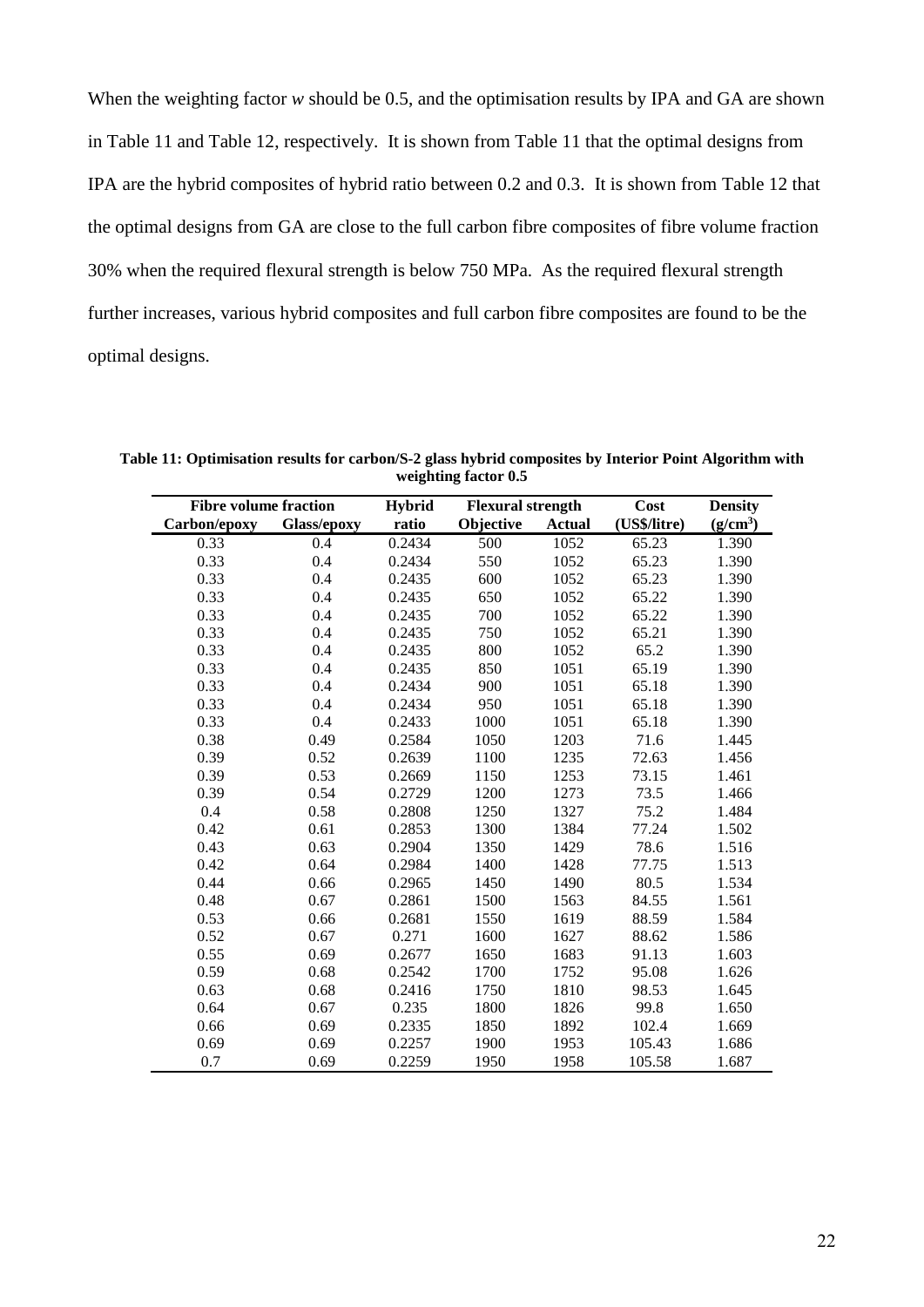| <b>Fibre volume fraction</b> |             | <b>Hybrid</b>    | <b>Flexural strength</b> |               | Cost         | <b>Density</b> |
|------------------------------|-------------|------------------|--------------------------|---------------|--------------|----------------|
| Carbon/epoxy                 | Glass/epoxy | ratio            | Objective                | <b>Actual</b> | (US\$/litre) | $(g/cm^3)$     |
| 0.3                          | 0.33        | 0.0001           | 500                      | 869           | 63.81        | 1.304          |
| 0.3                          | 0.55        | $\boldsymbol{0}$ | 550                      | 867           | 63.67        | 1.303          |
| 0.3                          | 0.31        | 0.0025           | 600                      | 868           | 63.67        | 1.304          |
| 0.31                         | 0.3         | 0.0144           | 650                      | 881           | 64.5         | 1.312          |
| 0.3                          | 0.3         | 0.0041           | 700                      | 867           | 63.61        | 1.304          |
| 0.35                         | 0.31        | 0.2891           | 750                      | 876           | 63.82        | 1.395          |
| 0.3                          | 0.3         | 0.0026           | 800                      | 873           | 64.1         | 1.306          |
| 0.31                         | 0.3         | 0.032            | 850                      | 878           | 64.01        | 1.314          |
| 0.3                          | 0.61        | 0.0396           | 900                      | 900           | 63.93        | 1.316          |
| 0.33                         | 0.34        | 0.2428           | 950                      | 965           | 63.52        | 1.377          |
| 0.45                         | 0.38        | 0.2158           | 1000                     | 1155          | 75.77        | 1.459          |
| 0.32                         | 0.5         | 0.3004           | 1050                     | 1131          | 65.67        | 1.414          |
| 0.37                         | 0.57        | 0.1659           | 1100                     | 1138          | 72.71        | 1.416          |
| 0.35                         | 0.51        | 0.2495           | 1150                     | 1152          | 69.02        | 1.422          |
| 0.39                         | 0.64        | 0.2212           | 1200                     | 1259          | 74.68        | 1.453          |
| 0.44                         | 0.69        | 0.2229           | 1250                     | 1395          | 81.04        | 1.501          |
| 0.3                          | 0.67        | 0.3375           | 1300                     | 1306          | 66.7         | 1.437          |
| 0.51                         | 0.51        | 0.2248           | 1350                     | 1409          | 84.57        | 1.529          |
| 0.45                         | 0.7         | 0.2301           | 1400                     | 1424          | 81.91        | 1.511          |
| 0.41                         | 0.66        | 0.304            | 1450                     | 1450          | 77.86        | 1.516          |
| 0.69                         | 0.45        | 0.163            | 1500                     | 1641          | 100.64       | 1.609          |
| 0.57                         | 0.57        | 0.1976           | 1550                     | 1557          | 92.34        | 1.571          |
| 0.54                         | 0.7         | 0.2581           | 1600                     | 1672          | 91.27        | 1.599          |
| 0.57                         | 0.68        | 0.2253           | 1650                     | 1656          | 93.46        | 1.596          |
| 0.67                         | 0.54        | 0.1901           | 1700                     | 1715          | 100.27       | 1.624          |
| 0.67                         | 0.69        | 0.1231           | 1750                     | 1759          | 105.76       | 1.619          |
| 0.7                          | 0.7         | 0.227            | 1800                     | 1964          | 105.78       | 1.690          |
| 0.66                         | 0.69        | 0.2247           | 1850                     | 1864          | 102.05       | 1.660          |
| 0.7                          | 0.7         | 0.222            | 1900                     | 1967          | 106.24       | 1.690          |
| 0.7                          | 0.7         | 0.2278           | 1950                     | 1971          | 106.05       | 1.692          |

<span id="page-22-0"></span>**Table 12: Optimisation results for carbon/S-2 glass hybrid composites by Genetic Algorithm with weighting factor 0.5**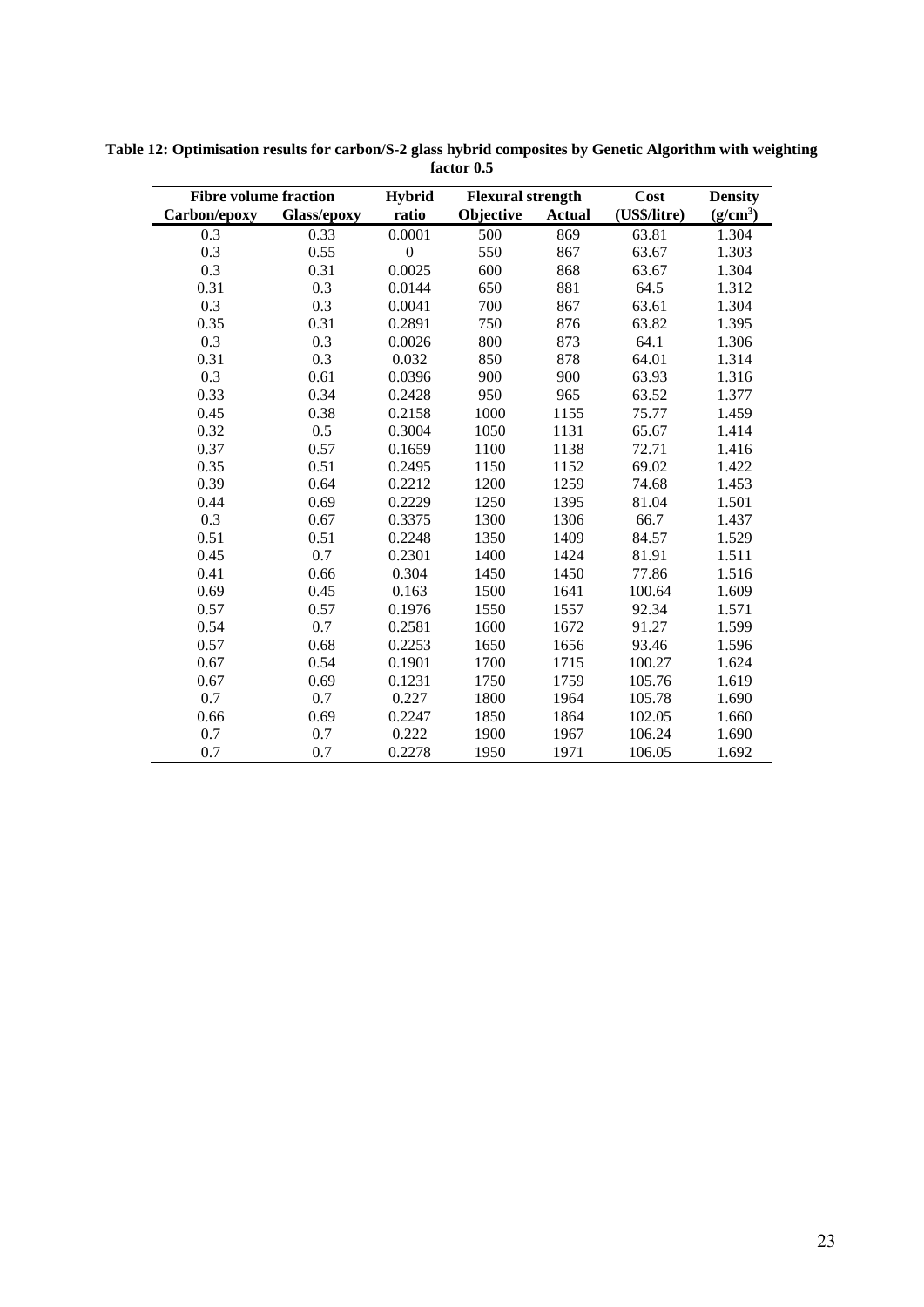When  $w = 0.7$ , the optimisation results by IPA and GA are shown in [Table 13](#page-23-0) and [Table 14,](#page-24-0)

respectively. It is shown from [Table 13](#page-23-0) that the optimal designs from IPA are close to the full glass fibre composites for low required flexural strengths  $( $700 \text{ MPa}$ ). As the required flexural strength$ increases, the optimal design approaches the hybrid composites of hybrid ratio between 0.2 and 0.3. The fibre volume fractions increase with the required flexural strength. The optimal designs from GA are similar to those from IPA, as shown in [Table 14.](#page-24-0)

| <b>Fibre volume fraction</b> |             | Hybrid | <b>Flexural strength</b> |               | Cost         | <b>Density</b> |
|------------------------------|-------------|--------|--------------------------|---------------|--------------|----------------|
| Carbon/epoxy                 | Glass/epoxy | ratio  | Objective                | <b>Actual</b> | (US\$/litre) | $(g/cm^3)$     |
| 0.45                         | 0.3         | 1      | 500                      | 561           | 49.3         | 1.501          |
| 0.45                         | 0.3         | 1      | 550                      | 561           | 49.3         | 1.501          |
| 0.3                          | 0.3         | 0.9686 | 600                      | 600           | 49.75        | 1.495          |
| 0.3                          | 0.3         | 0.9092 | 650                      | 650           | 50.61        | 1.483          |
| 0.3                          | 0.3         | 0.4558 | 700                      | 700           | 57.12        | 1.393          |
| 0.3                          | 0.3         | 0.3759 | 750                      | 750           | 58.27        | 1.377          |
| 0.3                          | 0.3         | 0.3209 | 800                      | 800           | 59.06        | 1.367          |
| 0.3                          | 0.3         | 0.2754 | 850                      | 850           | 59.71        | 1.358          |
| 0.3                          | 0.3         | 0.2349 | 900                      | 900           | 60.3         | 1.350          |
| 0.3                          | 0.35        | 0.2336 | 950                      | 973           | 61.61        | 1.359          |
| 0.3                          | 0.41        | 0.256  | 1000                     | 1023          | 62.53        | 1.373          |
| 0.37                         | 0.56        | 0.2868 | 1050                     | 1277          | 72.32        | 1.463          |
| 0.37                         | 0.53        | 0.275  | 1100                     | 1241          | 71.81        | 1.454          |
| 0.38                         | 0.55        | 0.2802 | 1150                     | 1265          | 72.43        | 1.461          |
| 0.39                         | 0.57        | 0.284  | 1200                     | 1299          | 73.61        | 1.472          |
| 0.39                         | 0.59        | 0.2916 | 1250                     | 1320          | 73.79        | 1.477          |
| 0.39                         | 0.61        | 0.3012 | 1300                     | 1357          | 74.39        | 1.486          |
| 0.4                          | 0.64        | 0.3081 | 1350                     | 1415          | 76.14        | 1.504          |
| 0.42                         | 0.67        | 0.3118 | 1400                     | 1473          | 78.18        | 1.523          |
| 0.43                         | 0.7         | 0.3144 | 1450                     | 1531          | 80.28        | 1.542          |
| 0.44                         | 0.7         | 0.3129 | 1500                     | 1546          | 81.03        | 1.547          |
| 0.45                         | 0.7         | 0.3111 | 1550                     | 1551          | 81.43        | 1.549          |
| 0.48                         | 0.7         | 0.2966 | 1600                     | 1601          | 84.96        | 1.571          |
| 0.56                         | 0.68        | 0.2617 | 1650                     | 1687          | 91.89        | 1.606          |
| 0.58                         | 0.68        | 0.2572 | 1700                     | 1723          | 93.71        | 1.617          |
| 0.6                          | 0.68        | 0.2502 | 1750                     | 1771          | 96.22        | 1.632          |
| 0.65                         | 0.66        | 0.2276 | 1800                     | 1827          | 100.59       | 1.651          |
| 0.67                         | 0.67        | 0.2264 | 1850                     | 1885          | 102.88       | 1.667          |
| 0.68                         | 0.68        | 0.2261 | 1900                     | 1923          | 104.3        | 1.678          |
| 0.7                          | 0.69        | 0.2261 | 1950                     | 1958          | 105.56       | 1.687          |

<span id="page-23-0"></span>**Table 13: Optimisation results for carbon/S-2 glass hybrid composites by Interior Point Algorithm with weighting factor 0.7**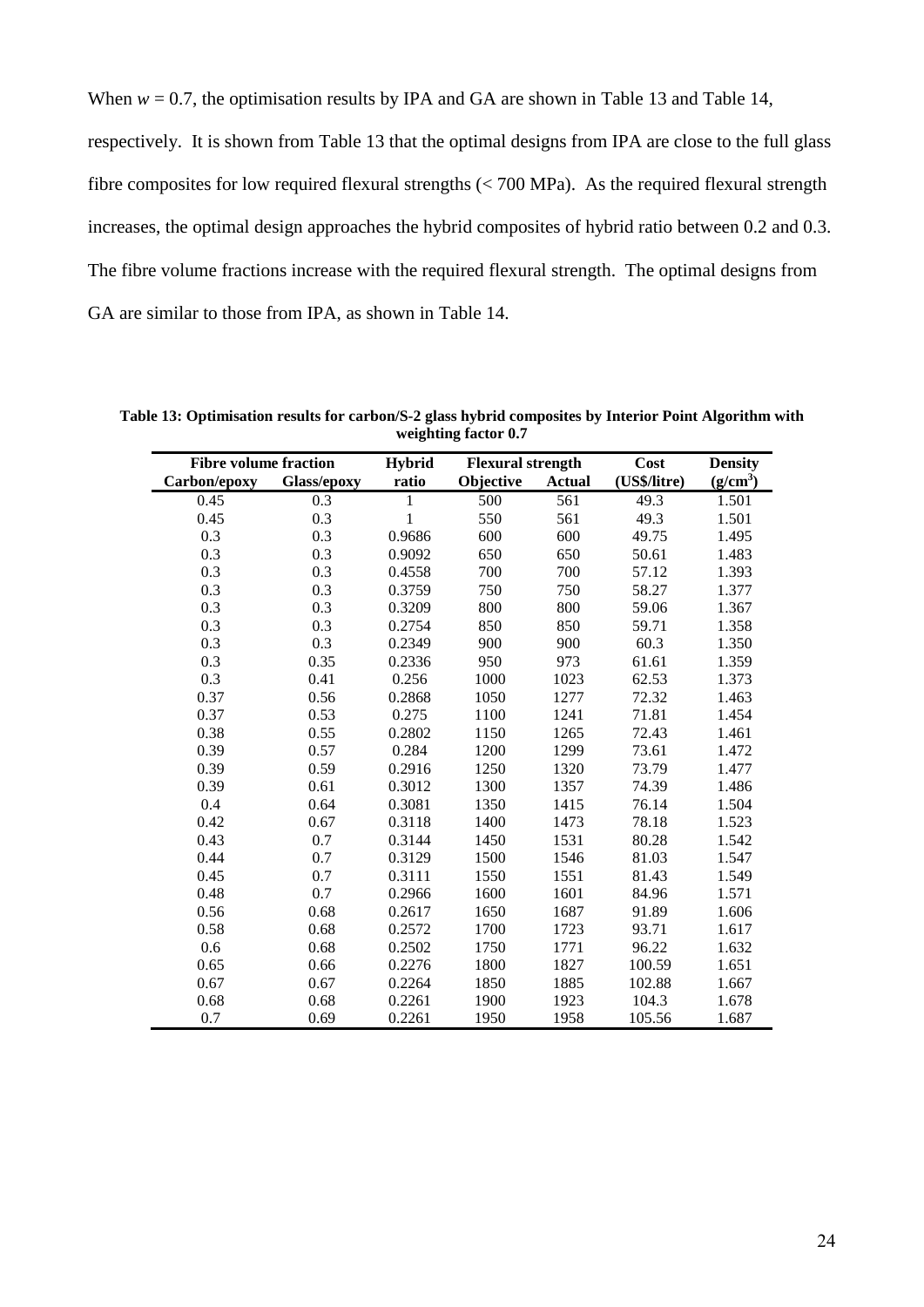| <b>Fibre volume fraction</b> |             | <b>Hybrid</b> | <b>Flexural strength</b> |               | Cost         | <b>Density</b> |
|------------------------------|-------------|---------------|--------------------------|---------------|--------------|----------------|
| Carbon/epoxy                 | Glass/epoxy | ratio         | Objective                | <b>Actual</b> | (US\$/litre) | $(g/cm^3)$     |
| 0.32                         | 0.3         | 0.9978        | 500                      | 565           | 49.36        | 1.501          |
| 0.3                          | 0.3         | 0.9781        | 550                      | 589           | 49.62        | 1.497          |
| 0.3                          | 0.3         | 0.9501        | 600                      | 624           | 50.33        | 1.496          |
| 0.31                         | 0.31        | 0.9282        | 650                      | 657           | 51.34        | 1.503          |
| 0.3                          | 0.31        | 0.4868        | 700                      | 703           | 57.19        | 1.405          |
| 0.3                          | 0.31        | 0.3636        | 750                      | 771           | 58.72        | 1.377          |
| 0.31                         | 0.35        | 0.422         | 800                      | 800           | 60.19        | 1.411          |
| 0.3                          | 0.3         | 0.2764        | 850                      | 852           | 59.76        | 1.358          |
| 0.3                          | 0.33        | 0.2696        | 900                      | 904           | 60.92        | 1.365          |
| 0.32                         | 0.32        | 0.2255        | 950                      | 963           | 63.28        | 1.369          |
| 0.33                         | 0.41        | 0.1881        | 1000                     | 1014          | 65.99        | 1.376          |
| 0.31                         | 0.49        | 0.23          | 1050                     | 1050          | 64.28        | 1.378          |
| 0.43                         | 0.63        | 0.4796        | 1100                     | 1304          | 78.4         | 1.615          |
| 0.32                         | 0.61        | 0.2451        | 1150                     | 1151          | 67.04        | 1.405          |
| 0.39                         | 0.57        | 0.2223        | 1200                     | 1217          | 73.65        | 1.446          |
| 0.45                         | 0.45        | 0.2141        | 1250                     | 1253          | 77.74        | 1.473          |
| 0.43                         | 0.57        | 0.2317        | 1300                     | 1312          | 78.06        | 1.483          |
| 0.45                         | 0.65        | 0.2137        | 1350                     | 1369          | 81.19        | 1.498          |
| 0.43                         | 0.68        | 0.2435        | 1400                     | 1407          | 80.2         | 1.505          |
| 0.56                         | 0.48        | 0.1991        | 1450                     | 1455          | 88.37        | 1.543          |
| 0.42                         | 0.69        | 0.3151        | 1500                     | 1507          | 79.02        | 1.531          |
| 0.57                         | 0.56        | 0.227         | 1550                     | 1562          | 91.23        | 1.580          |
| 0.57                         | 0.64        | 0.2487        | 1600                     | 1654          | 92.59        | 1.603          |
| 0.56                         | 0.68        | 0.2426        | 1650                     | 1664          | 92.43        | 1.598          |
| 0.6                          | 0.66        | 0.2278        | 1700                     | 1721          | 96.27        | 1.619          |
| 0.61                         | 0.68        | 0.2419        | 1750                     | 1774          | 97.03        | 1.633          |
| 0.69                         | 0.67        | 0.2294        | 1800                     | 1883          | 103.98       | 1.678          |
| 0.66                         | 0.68        | 0.2425        | 1850                     | 1856          | 101.86       | 1.671          |
| 0.67                         | 0.7         | 0.2356        | 1900                     | 1912          | 103.01       | 1.675          |
| 0.7                          | 0.69        | 0.2254        | 1950                     | 1954          | 105.49       | 1.686          |

<span id="page-24-0"></span>**Table 14: Optimisation results for carbon/S-2 glass hybrid composites by Genetic Algorithm with weighting factor 0.7**

The hybrid ratios of the optimal designs when IPA and GA are used are shown in [Figure 5.](#page-24-1) Similar to that of the carbon/E glass hybrid composites, GA yields larger variations. When the weighting factor increases, which indicates cost becomes more important, the hybrid ratio increases to include more S-2 glass fibres.

#### <span id="page-24-1"></span>**Figure 5: Hybrid ratios of optimal designs for carbon/S-2 glass hybrid composites when IPA (left) and GA (right) are used**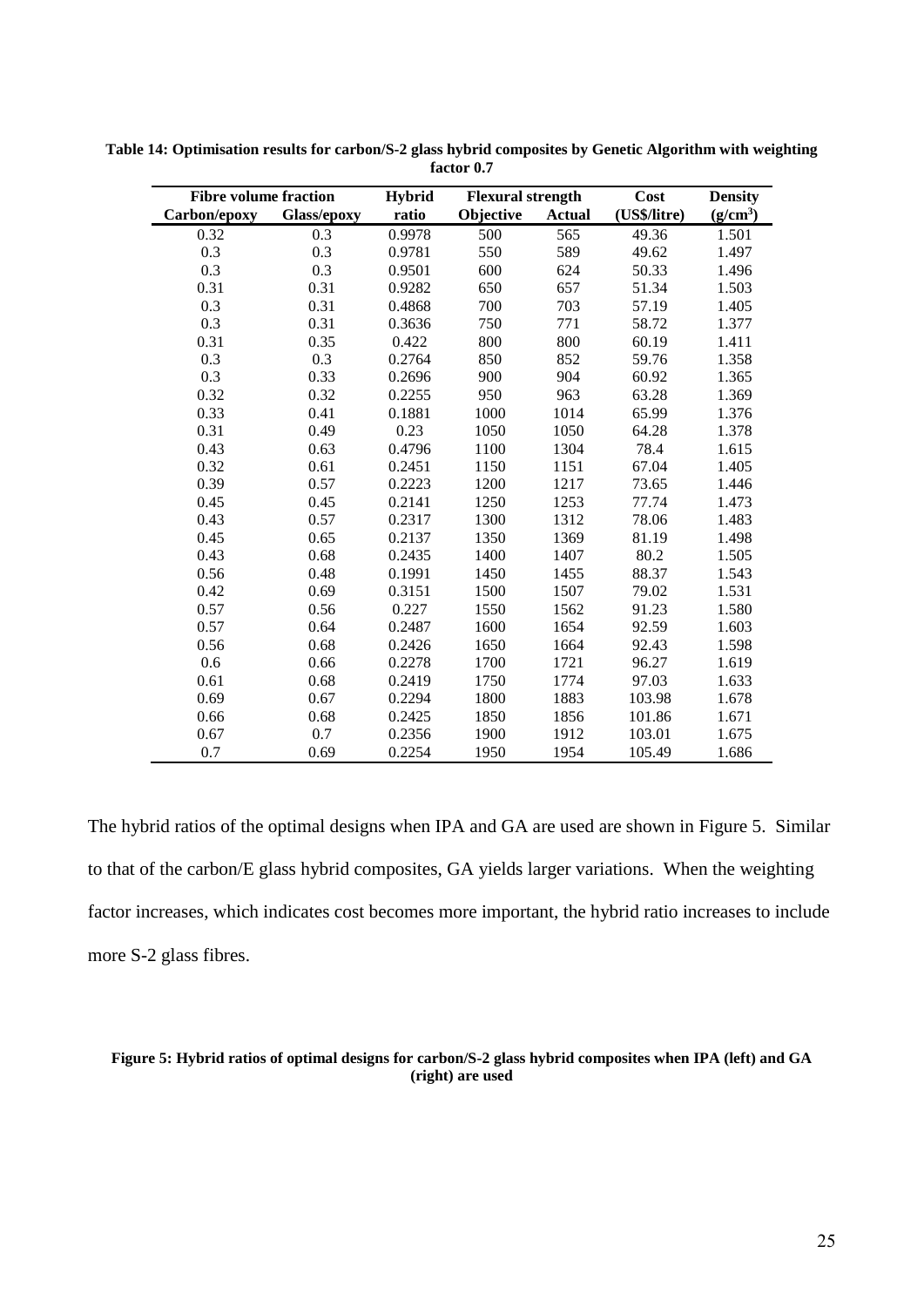#### **4.1.3 Comparison of Carbon/E Glass and Carbon/S-2 Glass Hybrid Composites**

When the weight factor is 0.7, the hybrid ratios of the optimal designs for the carbon/E glass and carbon/S-2 glass hybrid composites when IPA and GA are used are shown in [Figure 6.](#page-25-0) Because of the significant lower cost of E glass fibres compared to S-2 glass fibres, more glass fibres are found in the optimal design when low to medium flexural strengths are required.

<span id="page-25-0"></span>**Figure 6: Hybrid ratios of optimal designs for** *w* **= 0.7 when IPA (left) and GA (right) are used**

### **4.2 Non-Dominated Sorting Genetic Algorithm**

The Pareto fronts from NSGA-II for the carbon/E glass and carbon/S-2 glass hybrid composites are shown in [Figure 7.](#page-25-1)

<span id="page-25-1"></span>**Figure 7: Pareto fronts from NSGA-II for carbon/E glass (left) and carbon/S-2 glass (right) hybrid composites**

It is shown from [Figure 7](#page-25-1) that form the low to medium flexural strength  $\ll$  1200 MPa) carbon/E glass hybrid composites, the Pareto optimal fronts show a wide range of densities. As the required flexural strength increases, the range of densities decreases significantly. This is because more carbon fibres are needed to achieve the required flexural strength. For the carbon/S-2 glass hybrid composites, the cost is significantly higher compared to that of the carbon/E glass hybrid composites, because of the significantly higher cost of S-2 glass fibres. The density is significantly lower than that of the carbon/E glass hybrid composites. This suggests more carbon fibres are included in the optimal designs.

The Pareto optimal designs for the carbon/E glass hybrid composites subjected to the required flexural strength 1000 MPa and 1500 MPa are shown in [Table 15](#page-26-0) and [Table 16,](#page-26-1) respectively. It is clearly shown that the hybrid ratios significantly decrease as the flexural strength increase from 1000 MPa to 1500 MPa.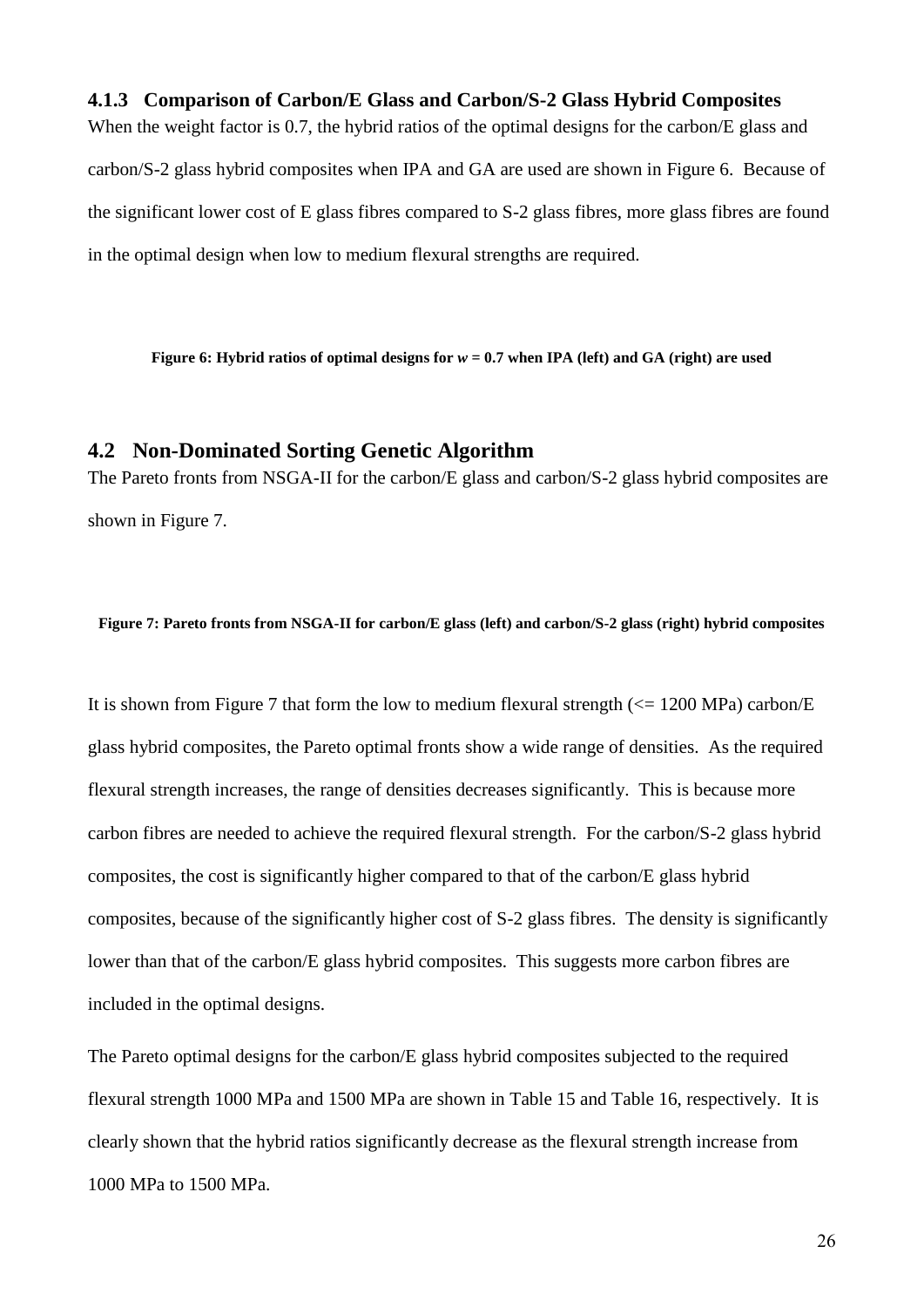| <b>Fibre volume fraction</b> |             | <b>Hybrid</b> | Actual               | Cost         | <b>Density</b> |
|------------------------------|-------------|---------------|----------------------|--------------|----------------|
| Carbon/epoxy                 | Glass/epoxy | ratio         | flexural<br>strength | (US\$/litre) | $(g/cm^3)$     |
| 0.33                         | 0.68        | 0.0912        | 1000                 | 65.32        | 1.3626         |
| 0.3                          | 0.6         | 0.1769        | 1013                 | 59.5         | 1.3721         |
| 0.33                         | 0.61        | 0.1135        | 1002                 | 64.2         | 1.3684         |
| 0.68                         | 0.7         | 1             | 1136                 | 15.41        | 2.133          |
| 0.35                         | 0.6         | 0.9336        | 1044                 | 22.71        | 1.9112         |
| 0.31                         | 0.58        | 0.5178        | 1015                 | 47.39        | 1.5417         |
| 0.34                         | 0.58        | 0.7506        | 1048                 | 35.9         | 1.7324         |
| 0.31                         | 0.58        | 0.8583        | 1029                 | 28.51        | 1.803          |
| 0.31                         | 0.59        | 0.4615        | 1048                 | 50.03        | 1.5139         |
| 0.31                         | 0.59        | 0.3491        | 1124                 | 54.42        | 1.4551         |
| 0.33                         | 0.6         | 0.6557        | 1049                 | 41.6         | 1.6619         |
| 0.49                         | 0.66        | 0.9945        | 1082                 | 16.5         | 2.0743         |
| 0.45                         | 0.65        | 0.9543        | 1134                 | 20.49        | 2.0123         |
| 0.32                         | 0.59        | 0.7082        | 1036                 | 38.31        | 1.689          |
| 0.33                         | 0.61        | 0.807         | 1098                 | 32.34        | 1.7949         |
| 0.33                         | 0.61        | 0.2984        | 1193                 | 58           | 1.451          |
| 0.48                         | 0.64        | 0.9721        | 1091                 | 18.89        | 2.0224         |
| 0.32                         | 0.59        | 0.8985        | 1035                 | 25.56        | 1.8538         |

<span id="page-26-0"></span>**Table 15: Pareto optimal designs for carbon/E glass hybrid composites subjected to required flexural strength 1000 MPa**

<span id="page-26-1"></span>**Table 16: Pareto optimal designs for carbon/E glass hybrid composites subjected to required flexural strength 1500 MPa**

| <b>Fibre volume fraction</b> |                    | <b>Hybrid</b> | Actual               | Cost         | <b>Density</b> |
|------------------------------|--------------------|---------------|----------------------|--------------|----------------|
| Carbon/epoxy                 | <b>Glass/epoxy</b> | ratio         | flexural<br>strength | (US\$/litre) | $(g/cm^3)$     |
| 0.6                          | 0.57               | 0.0003        | 1501                 | 100.87       | 1.5145         |
| 0.57                         | 0.68               | 0.1316        | 1502                 | 87.94        | 1.5611         |
| 0.53                         | 0.7                | 0.313         | 1500                 | 73           | 1.641          |
| 0.59                         | 0.62               | 0.0896        | 1500                 | 92.79        | 1.5521         |
| 0.53                         | 0.7                | 0.313         | 1500                 | 73           | 1.641          |
| 0.54                         | 0.69               | 0.1774        | 1504                 | 82.76        | 1.5695         |
| 0.58                         | 0.68               | 0.1006        | 1508                 | 91.52        | 1.5546         |
| 0.59                         | 0.63               | 0.0701        | 1501                 | 94.7         | 1.545          |
| 0.56                         | 0.68               | 0.1521        | 1501                 | 85.64        | 1.5654         |
| 0.53                         | 0.68               | 0.2023        | 1501                 | 79.92        | 1.5727         |
| 0.53                         | 0.68               | 0.2583        | 1538                 | 75.83        | 1.6            |
| 0.6                          | 0.6                | 0.005         | 1500                 | 100.46       | 1.5166         |
| 0.59                         | 0.66               | 0.0472        | 1502                 | 96.73        | 1.5351         |
| 0.54                         | 0.69               | 0.1868        | 1505                 | 81.84        | 1.5722         |
| 0.56                         | 0.68               | 0.1571        | 1509                 | 85.41        | 1.5691         |
| 0.6                          | 0.62               | 0.0315        | 1501                 | 98.29        | 1.5292         |
| 0.58                         | 0.68               | 0.1112        | 1509                 | 90.52        | 1.5586         |
| 0.6                          | 0.57               | 0.0003        | 1501                 | 100.87       | 1.5145         |

The Pareto optimal designs for the carbon/S-2 glass hybrid composites subjected to the required flexural strength 1000 MPa and 1500 MPa are shown in [Table 17](#page-27-0) and [Table 18,](#page-27-1) respectively. Compared to the carbon/E glass hybrid composites, the hybrid ratios of the Pareto optimal designs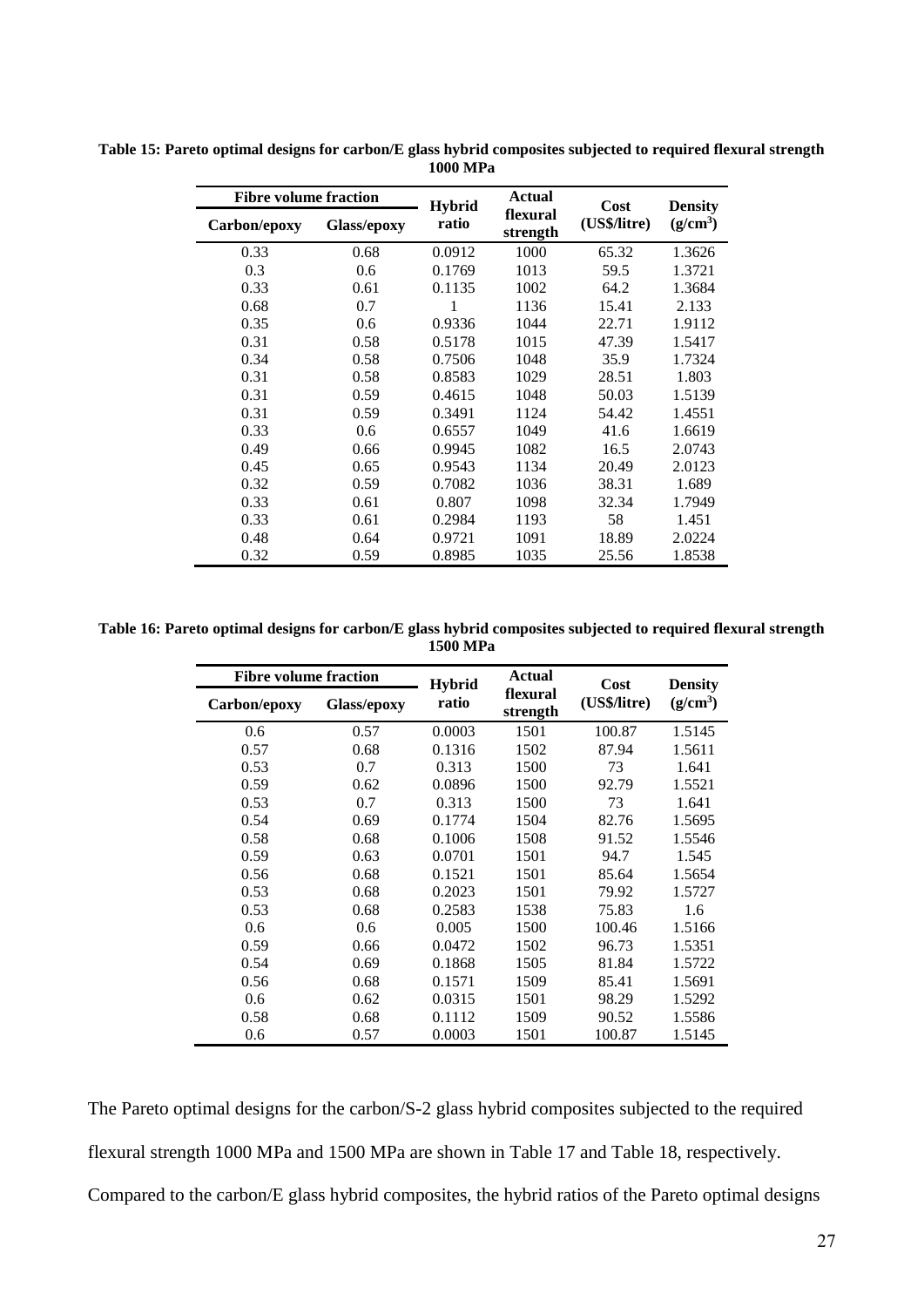are significantly lower. Most hybrid ratios are around 0.2. This is in agreement with the results

from WSM.

| <b>Fibre volume fraction</b> |             | <b>Hybrid</b> | Actual               | Cost         | <b>Density</b> |  |
|------------------------------|-------------|---------------|----------------------|--------------|----------------|--|
| Carbon/epoxy                 | Glass/epoxy | ratio         | flexural<br>strength | (US\$/litre) | $(g/cm^3)$     |  |
| 0.3                          | 0.6         | 0.1674        | 1000                 | 64.53        | 1.3656         |  |
| 0.3                          | 0.45        | 0.2574        | 1000                 | 63.13        | 1.3888         |  |
| 0.3                          | 0.5         | 0.2159        | 1002                 | 63.78        | 1.3781         |  |
| 0.3                          | 0.57        | 0.1804        | 1000                 | 64.36        | 1.3692         |  |
| 0.3                          | 0.52        | 0.2023        | 1002                 | 64.06        | 1.3751         |  |
| 0.3                          | 0.54        | 0.1939        | 1001                 | 64.17        | 1.3728         |  |
| 0.3                          | 0.48        | 0.2257        | 1001                 | 63.55        | 1.38           |  |
| 0.3                          | 0.6         | 0.1674        | 1000                 | 64.53        | 1.3656         |  |
| 0.3                          | 0.53        | 0.1986        | 1001                 | 64.09        | 1.374          |  |
| 0.3                          | 0.59        | 0.1758        | 1003                 | 64.47        | 1.3683         |  |
| 0.3                          | 0.45        | 0.2432        | 1004                 | 63.2         | 1.3839         |  |
| 0.3                          | 0.51        | 0.2057        | 1000                 | 63.94        | 1.3755         |  |
| 0.3                          | 0.49        | 0.221         | 1003                 | 63.7         | 1.3794         |  |
| 0.3                          | 0.46        | 0.2336        | 1001                 | 63.38        | 1.3817         |  |
| 0.3                          | 0.5         | 0.2119        | 1000                 | 63.82        | 1.3769         |  |
| 0.3                          | 0.46        | 0.2372        | 1002                 | 63.29        | 1.3824         |  |
| 0.3                          | 0.55        | 0.1889        | 1000                 | 64.24        | 1.3715         |  |
| 0.3                          | 0.57        | 0.1806        | 1000                 | 64.36        | 1.3692         |  |

<span id="page-27-0"></span>**Table 17: Pareto optimal designs for carbon/S-2 glass hybrid composites subjected to required flexural strength 1000 MPa**

<span id="page-27-1"></span>

| Table 18: Pareto optimal designs for carbon/S-2 glass hybrid composites subjected to required flexural strength |
|-----------------------------------------------------------------------------------------------------------------|
| 1500 MPa                                                                                                        |

| <b>Fibre volume fraction</b> |                    | <b>Hybrid</b> | Actual               | Cost         | <b>Density</b> |  |
|------------------------------|--------------------|---------------|----------------------|--------------|----------------|--|
| Carbon/epoxy                 | <b>Glass/epoxy</b> | ratio         | flexural<br>strength | (US\$/litre) | $(g/cm^3)$     |  |
| 0.6                          | 0.52               | 0.0016        | 1500                 | 100.83       | 1.515          |  |
| 0.57                         | 0.66               | 0.1321        | 1510                 | 95.58        | 1.5654         |  |
| 0.59                         | 0.65               | 0.0651        | 1506                 | 98.88        | 1.5438         |  |
| 0.55                         | 0.67               | 0.1776        | 1500                 | 92.15        | 1.5706         |  |
| 0.56                         | 0.66               | 0.1607        | 1502                 | 93.48        | 1.5693         |  |
| 0.57                         | 0.65               | 0.1454        | 1501                 | 94.46        | 1.5663         |  |
| 0.52                         | 0.66               | 0.2421        | 1512                 | 88.42        | 1.5833         |  |
| 0.54                         | 0.67               | 0.1978        | 1501                 | 90.85        | 1.5738         |  |
| 0.58                         | 0.65               | 0.1043        | 1501                 | 96.73        | 1.5552         |  |
| 0.53                         | 0.67               | 0.2147        | 1503                 | 89.76        | 1.5763         |  |
| 0.6                          | 0.64               | 0.0192        | 1502                 | 100.4        | 1.5237         |  |
| 0.52                         | 0.66               | 0.2421        | 1512                 | 88.42        | 1.5833         |  |
| $0.6^{\circ}$                | 0.52               | 0.0016        | 1500                 | 100.83       | 1.515          |  |
| 0.52                         | 0.66               | 0.2277        | 1502                 | 88.9         | 1.5779         |  |
| 0.56                         | 0.65               | 0.163         | 1502                 | 93.35        | 1.5698         |  |
| 0.54                         | 0.67               | 0.197         | 1502                 | 90.92        | 1.5738         |  |
| 0.59                         | 0.65               | 0.0955        | 1504                 | 97.34        | 1.5535         |  |
| 0.6                          | 0.64               | 0.0328        | 1503                 | 100.03       | 1.5301         |  |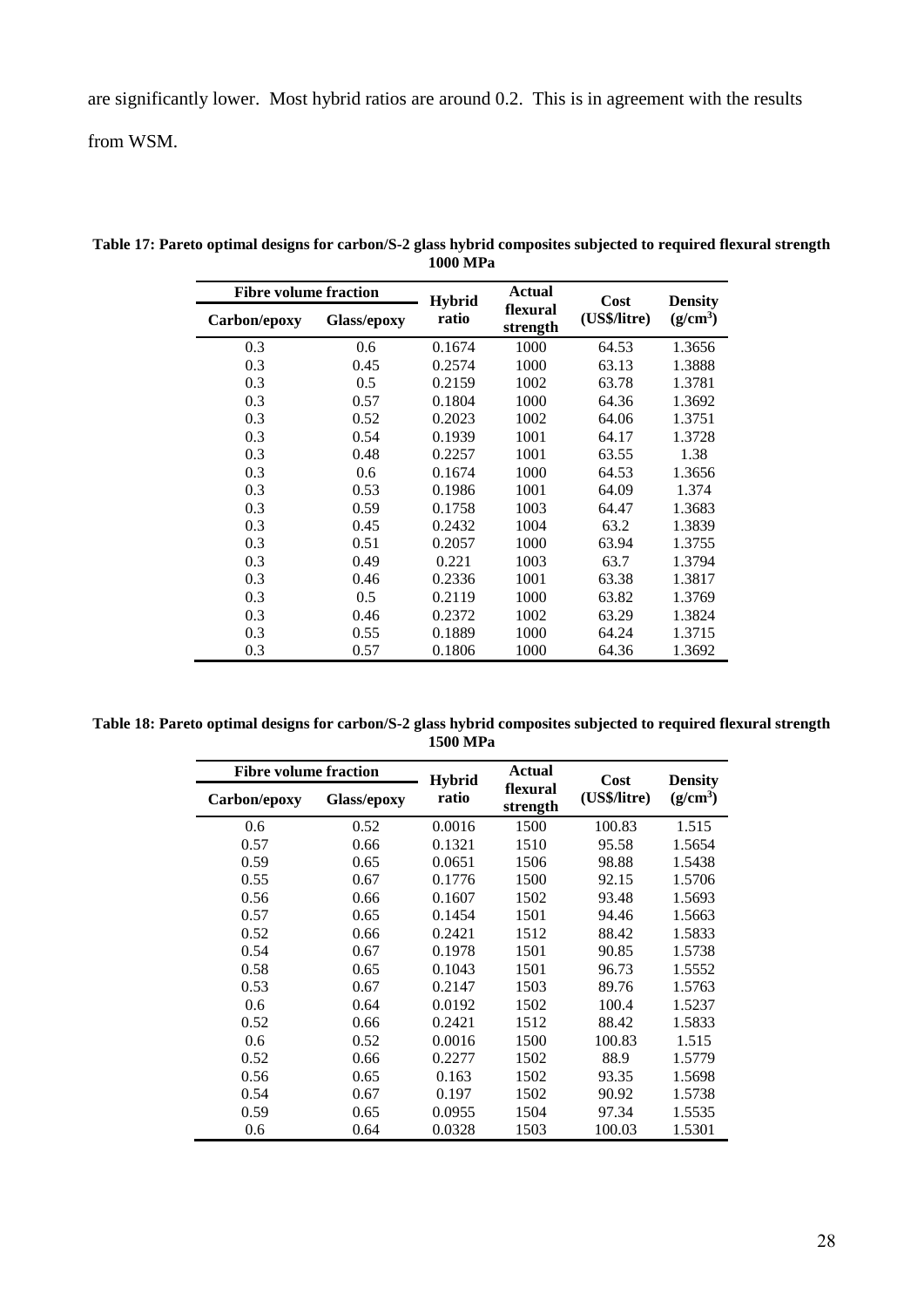# **5 Conclusions**

A multi-objective optimisation study for unidirectional carbon and glass fibre reinforced epoxy

hybrid composites under flexural loading is presented in this paper. The flexural strength of the

hybrid composite was conveniently expressed by regression formulas. Two optimisation methods:

WSM and NSGA-II were employed for multi-objective optimisation with the cost and weight being

the objective functions. When WSM was used, two algorithms: IPA and GA were used. It is seen

from the results many optimal designs for high required flexural strengths are the hybrid composites

of hybrid ratio around 0.2. This implies that positive hybrid effects can be utilised to improve the

flexural strength. Although carbon and glass fibres are used in this study, the methodology is

suitable for other fibre types provided they have different strains-to-failure.

# **References**

António, C.C. and Hoffbauer, L.N., (2008) From Local to Global Importance Measures of Uncertainty Propagation in Composite Structures, Composite Structures, 85(3), pp. 213-225. Byrd, R.H., Gilbert, J.C. and Nocedal, J., (2000) A Trust Region Method Based on Interior Point Techniques for Nonlinear Programming, Mathematical Programming, 89(1), pp. 149-185. Byrd, R.H., Hribar, M.E. and Nocedal, J., (1999) An Interior Point Algorithm for Large-Scale Nonlinear Programming, SIAM Journal on Optimization, 9(4), pp. 877-900. Chamis, C.C., (2004) Probabilistic Simulation of Multi-Scale Composite Behavior, Theoretical and Applied Fracture Mechanics, 41(1–3), pp. 51-61. Chamis, C.C. and Abumeri, G.H., (2005) Probabilistic Dynamic Buckling of Composite Shell Structures, Composites Part A: Applied Science and Manufacturing, 36(10), pp. 1368-1380. Chamis, C.C. and Shiao, M.C., (1992) IPACS – Integrated Probabilistic Assessment of Composite Structures: Code Development and Application, Third NASA Advanced Composite Technology Conference. Chiachio, M., Chiachio, J. and Rus, G., (2012) Reliability in Composites – A Selective Review and Survey of Current Development, Composites Part B: Engineering 43(3), pp. 902-913. Chou, T.-W., (1992) Microstructural Design of Fiber Composites, Cambridge, U.K., Cambridge University Press. Deb, K., Pratap, A., Agarwal, S. and Meyarivan, T., (2002) A Fast and Elitist Multiobjective Genetic Algorithm: NSGA-II. IEEE Transactions on Evolutionary Computation, 6(2), pp. 182-197. Di Sciuva, M. and Lomario, D., (2003) A Comparison between Monte Carlo and Forms in Calculating the Reliability of a Composite Structure, Composite Structures, 59(1), pp. 155-162. Dong, C. and Davies, I.J., (2012) Optimal Design for the Flexural Behaviour of Glass and Carbon Fibre Reinforced Polymer Hybrid Composites, Materials & Design, 37, pp. 450-457. Dong, C. and Davies, I.J., (2013) Flexural Properties of E Glass and TR50S Carbon Fiber Reinforced Epoxy Hybrid Composites, Journal of Materials Engineering and Performance, 22(1), pp. 41-49.